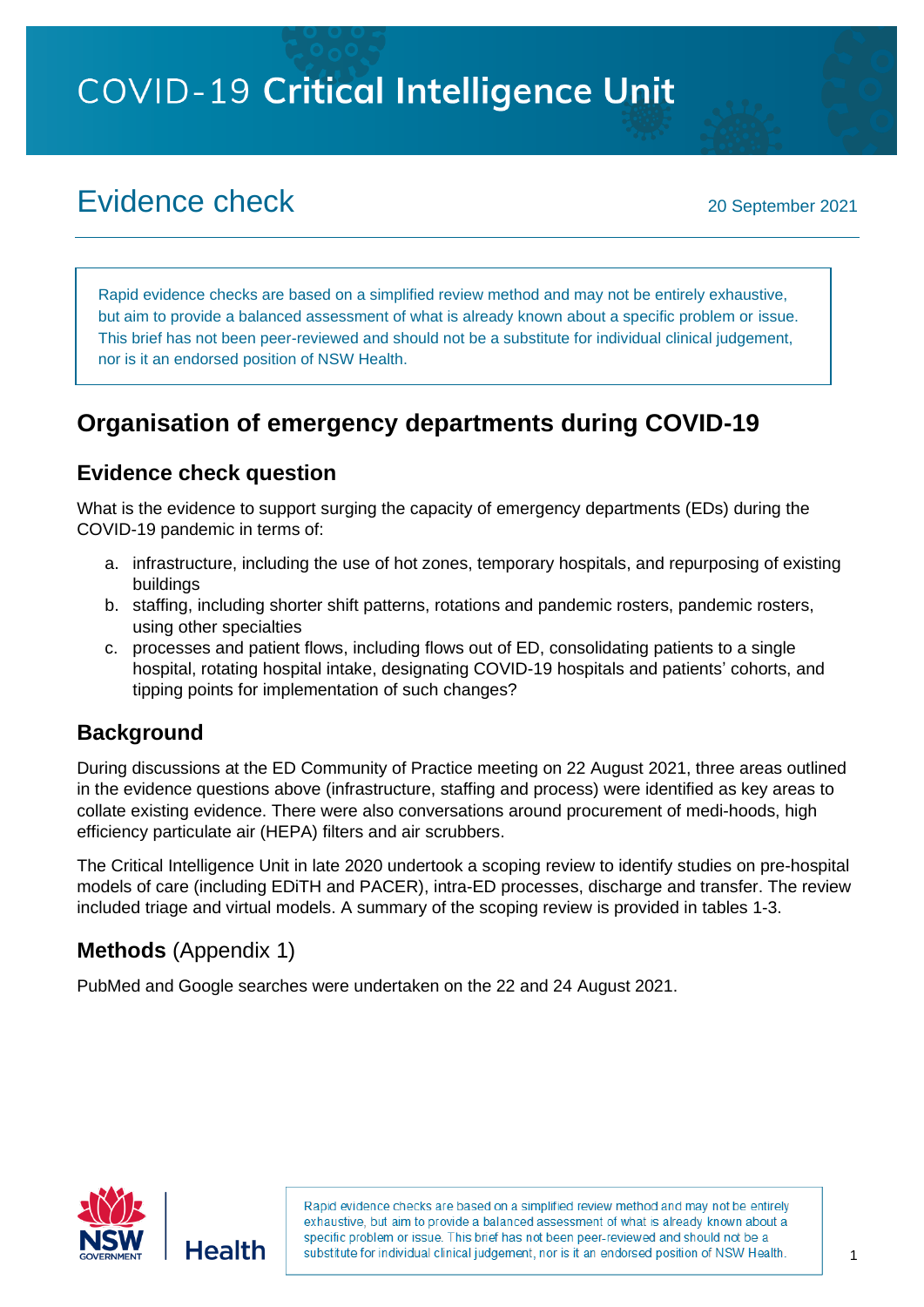## **Results**

#### **Infrastructure: Hot and cold zones**

Peer reviewed literature:

- Core characteristics of designated (hot and cold) zones include designated physical areas, certain personal protective equipment requirements, staffing models and screening areas to separate patients with known or confirmed COVID-19 from those without suspected COVID-19.
- In South Korea, an ED was [split into four zones,](https://journals.plos.org/plosone/article?id=10.1371/journal.pone.0256116) comprising the isolation care unit as the red and orange zones, emergency fever clinic, acute-care unit, and general zone. A unidirectional airconditioning system was installed in this space and a dividing wall was installed between all the beds in the ED. People were screened on entry.<sup>1</sup>
- A dedicated are in the ED in the USA trialled two approaches: a dedicated hot area within the ED, and an [alternate care site outside the ED,](https://onlinelibrary.wiley.com/doi/full/10.1002/emp2.12288) but located in close proximity, to manage low‐acuity patients presenting to the ED for concerns of COVID‐19. A 52 square metre conference room space was used, and the Centers for Disease Control and Prevention guidance was used to model the floor plan. The mean ED length of stay was shorter for alternate care site patients.<sup>2</sup>
- In the Netherlands, a hospital [joined their ED and acute medical unit](https://www.cambridge.org/core/journals/disaster-medicine-and-public-health-preparedness/article/swift-and-dynamic-strategy-to-expand-emergency-department-capacity-for-covid19/F3ADA490A25476B675B6D17F89C84901) to allow for designated high and low risk areas. Joining two existing units enabled an instant physical segregation of patients.<sup>3</sup>
- A paediatric hospital in Italy had [two designated zones with dedicated healthcare workers.](https://www.frontiersin.org/articles/10.3389/fped.2020.594831/full) A pretriage area was created at the entrance of the ED.<sup>4</sup>
- An academic hospital in the USA had a dedicated [eight-room pod with a single entry.](https://pubmed.ncbi.nlm.nih.gov/33965895/) While staffing assignment remained in designated areas for four how blocks, physicians regularly moved between the hot zone and rest of the ED.<sup>5</sup>
- Other examples of hot and cold zones have also been described in  $\underline{\text{lt}aIy^6}$  and the  $\underline{\text{USA}}^7$ , with the core features as outlined above. In these cases, constructing temporary walls can address some structural limitations. EDs with ample footprints can additionally designate a third 'flex' area that can be flipped between hot and cold, as the situation demands.
- In Philadelphia, [existing negative pressure rooms](https://www.sciencedirect.com/science/article/abs/pii/S0736467920307046?via%3Dihub)<sup>8</sup> were designated for sicker respiratory patients more likely to require aerosol generating procedures. A tent was placed outside the ambulance and adjacent walk-in entrances of the ED.
- In Canada, [classrooms and offices](https://www.cmaj.ca/content/192/27/E789)<sup>9</sup> were converted into extra examination rooms exclusively for patients with COVID-19. In New York the hospital converted an ambulance driveway with a high roof into a mini-field hospital with eight beds (including for chest x-rays). In Alberta, the expansion of a call-centre service to coordinate contact between long-term care homes and EDs was critical to keeping vulnerable patients out of the hospital.
- In San Francisco, there was rapid deployment of two military-grade negative-pressure medical [tents](https://emj.bmj.com/content/37/7/402)<sup>10</sup>.

Grey literature:

- Australasian College for Emergency Medicine *[Clinical guidelines for the management of COVID-19](https://acem.org.au/getmedia/78105c4b-5195-43f6-9c91-25dda5604eaf/Clinical-Guidelines)  [in Australasian emergency departments](https://acem.org.au/getmedia/78105c4b-5195-43f6-9c91-25dda5604eaf/Clinical-Guidelines)* (December 2020).
	- Patients meeting case definition criteria should be streamed into a dedicated high-risk treatment zone within the ED, with immediate isolation from other waiting patients.

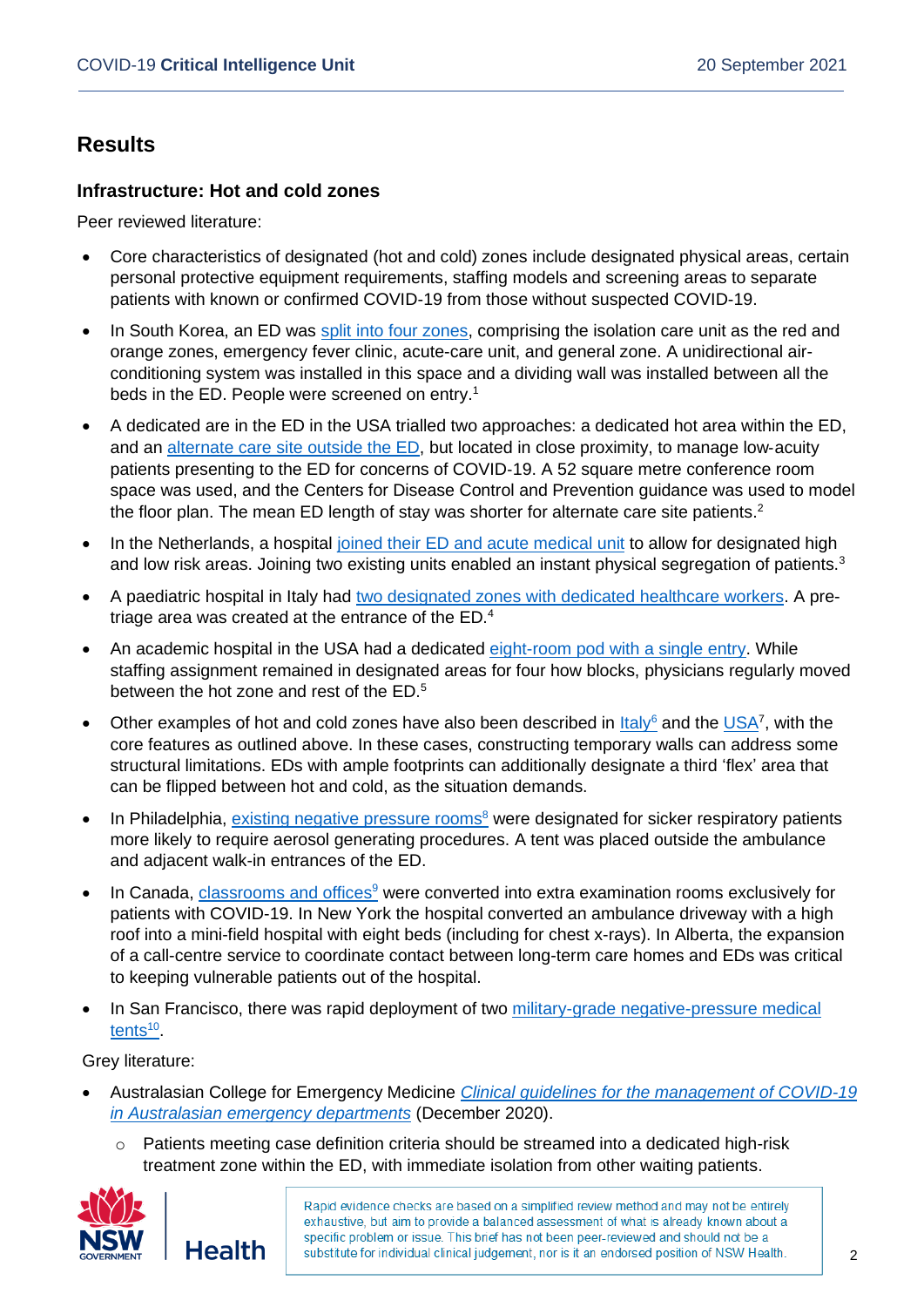- $\circ$  In the setting of significant rates of community transmission, it may be necessary to designate the entire ED as a high-risk zone. In effect, this would require staff to use droplet precautions personal protective equipment for every patient interaction. This strategy may decrease the risk that staff inadvertently become close contacts (resulting in furlough), and reduce complexity in the process.
- NSW Health Communities of Practice *[Quick Reference Guide to ED assessment and management](https://www.health.nsw.gov.au/Infectious/covid-19/communities-of-practice/Documents/guide-ed-assessment-management.pdf)*  [of COVID-19 in adults](https://www.health.nsw.gov.au/Infectious/covid-19/communities-of-practice/Documents/guide-ed-assessment-management.pdf) last update 8 Sept 2020<sup>11</sup>.
- *6 Approaches to Managing Coronavirus [Patient Surges in Emergency Departments](https://www.healthleadersmedia.com/clinical-care/6-approaches-managing-coronavirus-patient-surges-emergency-departments)* (Aug 2020)<sup>12</sup>: hot and cold zones, rapid testing, personal protective equipment, alternatives to mechanical ventilation, ED space constraints and telemedicine. Has a reference to perspective piece in *Annals of Emergency Medicine [Surgeproofing the Hot Zone](https://www.annemergmed.com/article/S0196-0644(20)30600-4/fulltext#relatedArticles)*<sup>13</sup> .
- Clinical Excellence Commission. *[Emergency Department COVID-19 PPE Quick Reference Guide](https://www.cec.health.nsw.gov.au/__data/assets/pdf_file/0007/579760/PPE-Quick-Reference-Guide.pdf)*  $($  July 2021)<sup>14</sup>.
- Design perspective is considered in *[The Hot Zone: Designing Hospital Units for Diseases as](https://www.hksinc.com/our-news/articles/the-hot-zone-designing-hospital-units-for-diseases-as-infectious-as-covid-19/)  [Infectious as COVID-19](https://www.hksinc.com/our-news/articles/the-hot-zone-designing-hospital-units-for-diseases-as-infectious-as-covid-19/)*

#### **Infrastructure: Temporary hospitals (e.g. tents and marquees)**

Peer reviewed literature:

- In the USA, two [military-grade negative-pressure medical tents](https://emj.bmj.com/content/37/7/402)<sup>10</sup> in the ED parking area were set up as accelerated care units as a model for EDs. The layout of the shelters, while modifiable and adaptable, was initially developed as follows.
	- $\circ$  1: full triage, patient care occurs in chairs, rapid treat and release without nursing involvement after triage process and/or waiting area for evaluation by a provider; portable x-ray available inside.
	- $\circ$  2: treatment cots or trolleys where a nurse is assigned to each patient, higher acuity patients, full ED treatments available.
- Also in the USA, [tents were used as outdoor treatment centres](https://www.ncbi.nlm.nih.gov/pmc/articles/PMC7711347/)<sup>15</sup> and these were placed under the control of the ED. The tents were for an arrival and treatment area for stable patients with respiratory symptoms. Image of set up below.



Internationally, organisations have been [converting the outdoor spaces of their urgent care](https://journals.sagepub.com/doi/full/10.1177/1937586720949792)<sup>16</sup> and medical office building to spaces to treat people outdoors. Facilities in the USA have used or have

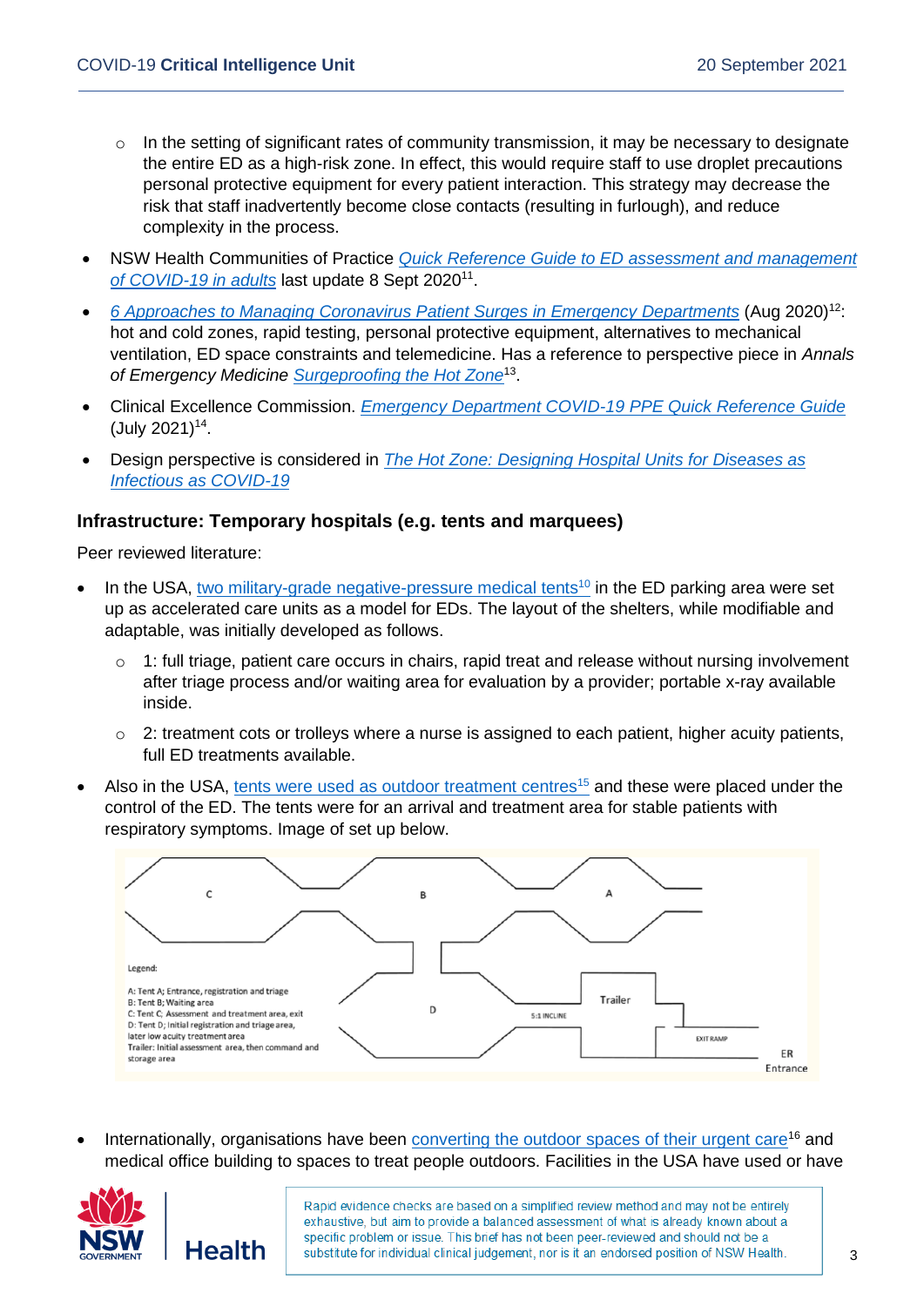plans to use their gardens and other outdoor spaces on their property, in tents or in the open air. Mount Sinai Health System in New York City treated patients in a 68-bed tent field hospital in Central Park.

- Recommendations for establishing [alternative care sites](https://pubmed.ncbi.nlm.nih.gov/34296671/)<sup>17:</sup>
	- o preparedness actions need to be continuous and flexible
	- o staffing needs must be met
	- o health equity must be a focus
	- $\circ$  site should be designed to function without compromising safe and effective care.

Grey Literature:

- The [Australian College for Emergency Medicine COVID-19 guidelines](https://acem.org.au/getmedia/78105c4b-5195-43f6-9c91-25dda5604eaf/Clinical-Guidelines-for-the-management-of-COVID-19-in-Australasian-emergency-departments)<sup>11</sup> outline that it may be necessary for the ED to use temporary spaces for the care of patients. It is recommended that if an expansion of the ED footprint is required, EDs select an area that is in close proximity to the main department and can be rapidly fitted out to meet ED design standards (to the extent that is possible). Outpatient clinics and day treatment areas often represent a good option. In exceptional circumstances, the use of temporary structures (such as tents and marquees) may be required. These areas should be set up using the same design and infection control principles.
- In these news articles, emergency tents were erected in other countries [such as Indonesia](https://www.reuters.com/world/asia-pacific/indonesia-has-enough-oxygen-covid-19-patients-health-minister-2021-06-25/)<sup>18</sup> and in [the UK](https://www.uhs.nhs.uk/AboutTheTrust/Newsandpublications/Latestnews/2020/April/Hospital-trust-transforms-emergency-department-as-part-of-COVID-19-response.aspx)<sup>19</sup>, where the tents are used for triaging people who present to the ED.

#### **Infrastructure: Repurposing other buildings and designated COVID-19 hospitals**

Note these studies are generally referring to repurposing buildings for hospitals rather than EDs specifically.

Peer reviewed literature:

- In China a [community hospital was transformed](https://www.minervamedica.it/en/journals/panminerva-medica/article.php?cod=R41Y9999N00A20041403) to improve the emergency capacity of hospitals. Of 198 COVID-19 patients that went to this hospital, only 39 were transferred to the module hospitals, while 131 were discharged and 28 were still in the hospital at the end of the study period.<sup>20</sup>
- [Fangcang shelter hospitals](https://pubmed.ncbi.nlm.nih.gov/32546589/)<sup>21</sup> and [mobile field hospitals](https://pubmed.ncbi.nlm.nih.gov/32238673/)<sup>22</sup> were widely used in China and involved the [conversion of large-scale public venues](https://pubmed.ncbi.nlm.nih.gov/32838157/) $^{23}$  into hospitals. They required sites with good ventilation, abundant space, and convenient patient transport. [Modelling data](https://pubmed.ncbi.nlm.nih.gov/33293743/)<sup>24</sup> found without Fangcang hospitals, cases, deaths and days of the epidemic would have been much greater.
- In Minnesota a [long-term acute care hospital](https://pubmed.ncbi.nlm.nih.gov/32697625/) was transformed into a COVID-19 hospital, as the usual work at the hospital didn't include emergency, obstetric, or operative services, fewer services had to be suspended. Engineers reconfigured the physical space and infrastructure to create 35 full-range intensive care beds. Additional modifications included wiring rooms for cardiac telemetry capabilities. 25
- A children's hospital in China [implemented transition rooms](https://www.ncbi.nlm.nih.gov/pmc/articles/PMC7561227/) for children from regions outside of Shanghai to be under medical observation for at least three days. $^{26}$
- In Spain an [exhibition centre was transformed](https://pubmed.ncbi.nlm.nih.gov/33752321/)<sup>27</sup> into a hospital. It reflected that success depends on delimitation in admission criteria taking into account the proportion of patients who may require, during admission, assistance in the critical care area.
- A [concert hall in Italy](https://www.cambridge.org/core/journals/disaster-medicine-and-public-health-preparedness/article/covid19-surge-capacity-solutions-our-experience-of-converting-a-concert-hall-into-a-temporary-hospital-for-mild-and-moderate-covid19-patients/12C2A072A28F5B419F34A83734C28D43)<sup>28</sup> meant there was a large area, it was covered and heated, the availability of a high-power electricity system, and the availability of parking. The target of the hospital was for

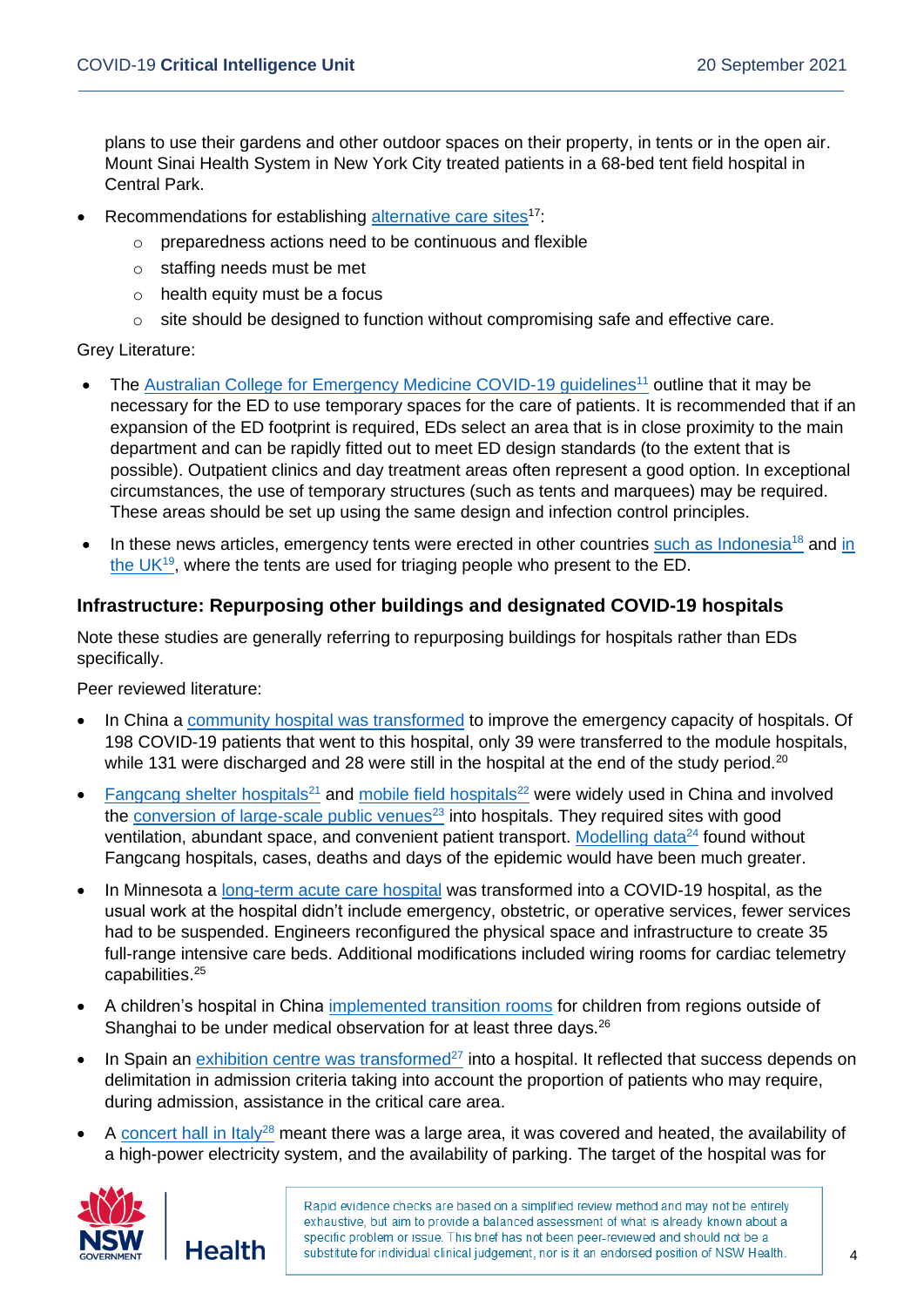people with mild and moderate COVID-19 and the hospital was split into three zones with differing levels of personal protective equipment.

- A [field hospital in Italy](https://pubmed.ncbi.nlm.nih.gov/33208198/)<sup>29</sup> had zones partition, dedicated in-hospital pathways for healthcare workers, strict infection prevention and control measures.
- In a [military field hospital in France](https://pubmed.ncbi.nlm.nih.gov/34195840/)<sup>30</sup>, military staff were also used to help manage patients.
- The NHS in the  $UK<sup>31</sup>$  developed a framework to support field hospitals including political, environmental, social, technological, legal and economic aspects of development.
- In Bahrain, one floor of an [existing car parking structure](https://pubmed.ncbi.nlm.nih.gov/32782041/)<sup>32</sup> was converted into a 130-bed field intensive care unit.
- [Designated COVID-19 hospitals](https://pubmed.ncbi.nlm.nih.gov/33993856/) mainly included services for fever-clinics to screen patients, COVID-19 department for higher-levels of medical care, and makeshift wards for emergencies. One reported having a ['suspected ward'](https://pubmed.ncbi.nlm.nih.gov/33126309/) where the key characteristics of this ward were isolate, triage, fast diagnosis and rapid referral.  $33, 34$
- Different [organisation of care](https://pubmed.ncbi.nlm.nih.gov/32854819/)<sup>35</sup> were also described, such as all hospitals manage COVID-19 positive cases, or one hospital is designated to manage, or four hospitals are designated to manage (in Australia, a country experiencing low prevalence of COVID-19).

#### Grey literature

- In scenarios of community transmission, the [World Health Organization](https://apps.who.int/iris/bitstream/handle/10665/331492/WHO-2019-nCoV-HCF_operations-2020.1-eng.pdf)<sup>36</sup> recommend new hospitals or temporary structures can serve to augment COVID-19 patient care or essential health services, depending on national strategy.
- Purpose built or designated facilities established in  $Singapore<sup>37</sup>$  and  $Japan<sup>38</sup>$ .
- NSW Health has [surge capacity management](https://www.health.nsw.gov.au/Infectious/covid-19/communities-of-practice/Pages/surge-management.aspx)<sup>39</sup>, which includes detail on reinstating clinical spaces that are currently not in use for patient care. Items to consider include selecting a location, bed space, change rooms, utility area, entry to clinical zones, hand hygiene, waste bins, storage, room fabric, medical service, medical equipment, air conditioning, negative pressure environments and other engineering related considerations.

#### **Staffing: Shifts and teams**

Peer review literature

- The [University Hospital of Brooklyn](https://pubmed.ncbi.nlm.nih.gov/32778399/)<sup>40</sup> was designated a COVID-19 hospital in New York and residents were restructured into three teams.
	- o Call team routine floor work, support of medical services including proning patients and emergency resuscitations, covering transplant emergency service.
	- o Surgical Emergency Advanced Line Service team residents and a supervising attendant to assist with procedural solutions for all inpatients.
	- o Remaining surgical residents were redeployed to the medical floors, ED and intensive care units.
- The Singapore General Hospital Department of Emergency Medicine [Outbreak Response Roster](https://pubmed.ncbi.nlm.nih.gov/32467156/)<sup>41</sup> had five fixed teams of doctors working in rotation.
	- $\circ$  Members within teams remained constant and balanced in manpower and seniority.
		- 12 hour shifts with no overlapping or staggering.

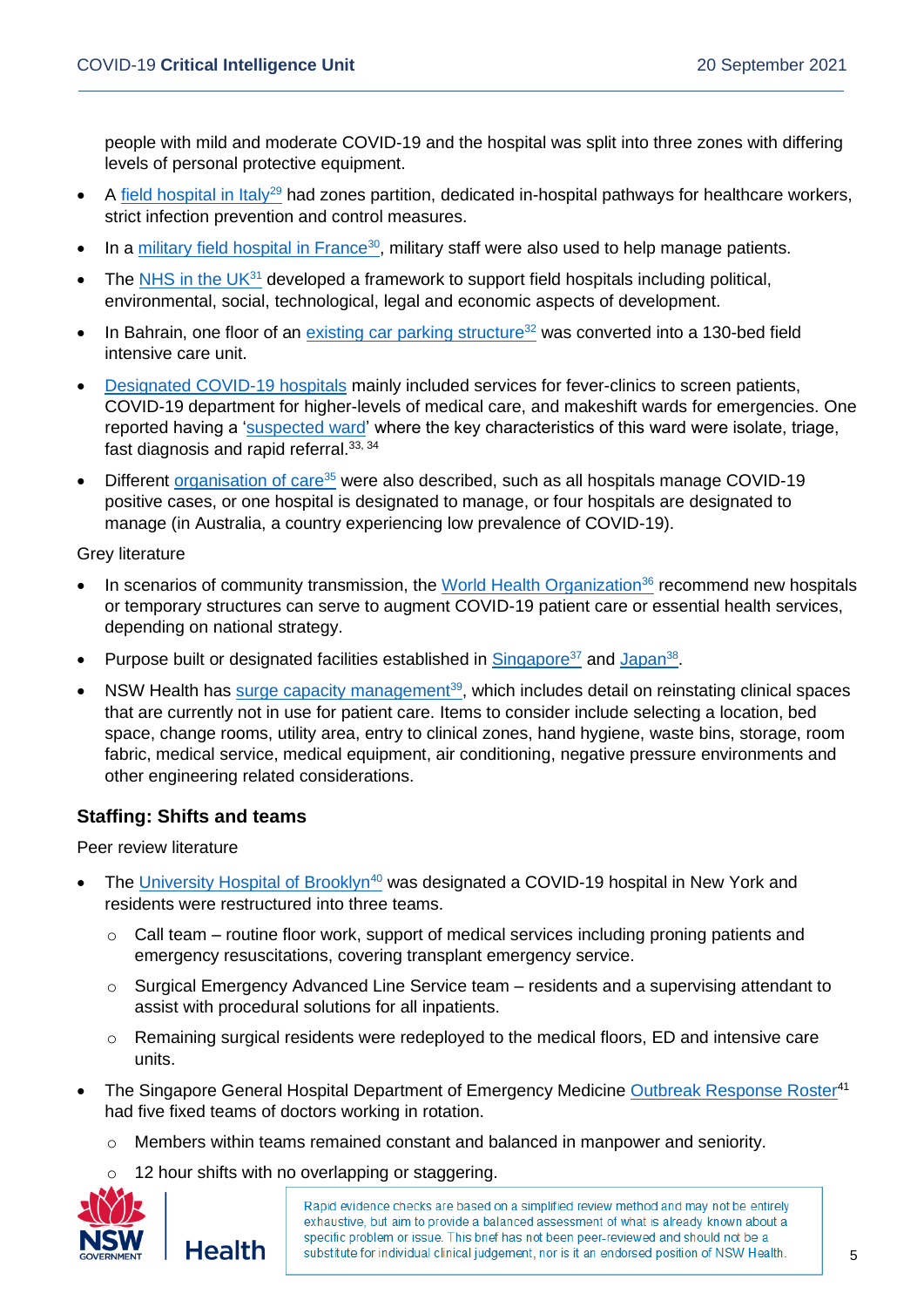- o Handovers kept as brief as possible.
- o Nurses also split into teams that worked same 12 hour shifts.
- The ED of the Royal Victorian Eye and Ear Hospital developed a  $12$ -hour team pandemic roster<sup>42</sup> with six teams of 13-16 members.
	- $\circ$  Staff were required to exclusively work within their team and in no other roles or hospitals.
	- o 12 hour 'active' shifts for three days and six days of 'inactive' rest.
	- o Equivalent team sizes and expertise.
	- o Next active team placed on call.
- The [Stanford Hospital](https://pubmed.ncbi.nlm.nih.gov/33615307/)<sup>43</sup> in the USA minimised the number of emergency physicians exposed to patients with COVID-19 by reducing resident staff, reassigning emergency medicine residents, increasing backup call capacity, flexing shifts to meet patient volume, using telemedicine and clustering patients to create lower risk areas in ED.
- A [modelling study](https://pubmed.ncbi.nlm.nih.gov/34392521/)<sup>44</sup> of ED pandemic staffing compared the strengths and limitations of three ED clinician staffing models: two-team and three-team fixed cohort, and three-team unfixed cohort. The study showed time to staffing shortage with and without immunity.
- An [academic ED](https://www.ncbi.nlm.nih.gov/pmc/articles/PMC7346777/)<sup>8</sup> in the US created a respiratory ED team and a non-respiratory ED team to minimise staff exposures.
- An ED in Singapore piloted a military concept, [close air support](https://emj.bmj.com/content/37/10/642.long)<sup>45</sup>, to support ED operations. A senior ED physician and two junior ED physicians on-site were teamed with two junior surgical residents off-site with teleconferencing access.
- In [China, an ED was reorganised](https://intjem.biomedcentral.com/articles/10.1186/s12245-020-00294-w)<sup>46</sup> to respond to a shortage of ED staff.
	- $\circ$  Additional residents were provided to the ED (made possible because elective surgery was curtailed).
	- $\circ$  Staff moved to a 12-hour shift system to maximise the number of staff available per shift.
	- o Staff were divided into five teams.

Grey literature:

- The [Australian College for Emergency Medicine COVID-19 guidelines](https://acem.org.au/getmedia/78105c4b-5195-43f6-9c91-25dda5604eaf/Clinical-Guidelines-for-the-management-of-COVID-19-in-Australasian-emergency-departments)<sup>11</sup> outline that evidence has shown the risk of COVID-19 infection is increased with longer shifts. To minimise fatigue and burnout among emergency physicians, it is recommended that 'safe working hours' are used, and that staff are rotated through shifts in areas of high stress (e.g. a high-risk zone) to areas of low stress.
- The Centers for Disease Control and Prevention in the USA advises not scheduling staff for more than 12 hours, if possible, to help avoid workplace fatique<sup>11</sup>.

#### **Staffing: Using other specialties**

Peer review literature

- In the [Singapore General Hospital Department of Emergency Medicine](https://pubmed.ncbi.nlm.nih.gov/32467156/)<sup>41</sup>, manpower was supplemented by junior doctors from other departments.
- At the ED of the [Royal Victorian Eye and Ear Hospital](https://pubmed.ncbi.nlm.nih.gov/33458933/)<sup>42</sup>, additional nurses, clerks and cleaners were deployed from surgical theatres, inpatient wards, and outpatient departments.

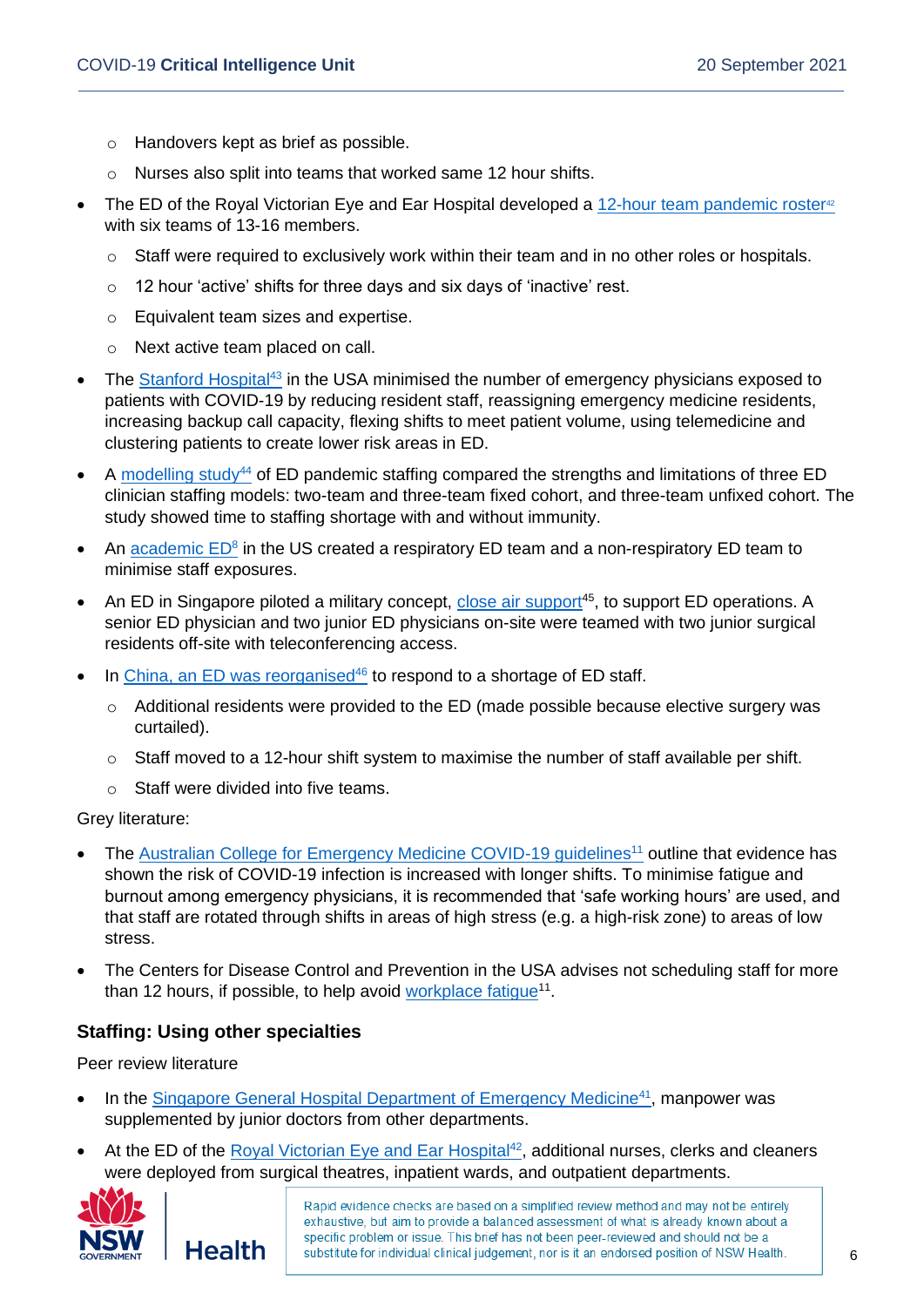- [Advanced practice practitioners](https://pubmed.ncbi.nlm.nih.gov/33615307/)<sup>42</sup> were trained to work in areas of the hospital impacted by COVID-19 at the Stanford Hospital in the USA.
- The [NYU Langone Medical Center](https://pubmed.ncbi.nlm.nih.gov/33820584/)<sup>47</sup> in the USA deployed a 'COVID army' of providers from medicine, surgery, and other specialities to work on inpatient wards during the COVID-19 surge.
- At [Aarhus University Hospital in Denmark](https://www.ncbi.nlm.nih.gov/pmc/articles/PMC8023962/)<sup>48</sup>, orthopaedic surgeons were redeployed to minor and major injuries and trauma in the ED, while ED physicians were deployed to COVID-19 testing, triaging and clusters.
- [Paediatric emergency medicine](https://pubmed.ncbi.nlm.nih.gov/32732779/)<sup>49</sup> providers were reallocated to telemedicine and expanded their clinical care to adult patients to meet ED needs at New York-Presbyterian Hospital – Weill Cornell Medical Center in the USA.
- [Cancellation of elective procedures](https://www.ncbi.nlm.nih.gov/pmc/articles/PMC7346777/)<sup>8</sup> and restrictions on ambulatory care visits free up subspecialty, non-ED providers.
- In [Switzerland, medical students](https://pubmed.ncbi.nlm.nih.gov/32403176/)<sup>50</sup> were enlisted as volunteers to assist with COVID-19 testing.
- [Department of urology physicians](https://www.auajournals.org/doi/10.1097/JU.0000000000001188)<sup>51</sup> staffed an ED-intensive care unit in the USA.
- A [large tertiary hospital in the UK](https://bmjopenquality.bmj.com/content/9/4/e001117.long) $52$  sourced an additional 205 medical staff from anaesthesia, medical and surgical specialities to work directly in the intensive care unit.
- [Specialist surgeons were redeployed](https://www.ncbi.nlm.nih.gov/pmc/articles/PMC8182580/)<sup>53</sup> to treat COVID-19 patients in the ED of a general hospital in Milan, Italy.

Grey Literature

- The [Australian College for Emergency Medicine COVID-19 guidelines](https://acem.org.au/getmedia/78105c4b-5195-43f6-9c91-25dda5604eaf/Clinical-Guidelines-for-the-management-of-COVID-19-in-Australasian-emergency-departments) recommend that hospitals redeploy non-ED staff (within their scope of practice) to assess acute, low risk COVID-19 patients outside the ED (e.g. in clinics, in the community or on wards) to decrease ED demand.
- The [World Health Organization](https://apps.who.int/iris/rest/bitstreams/1320071/retrieve) states in settings anticipating numerical shortages, sources of additional health workers should be identified, and existing health workers redeployed. People who may be redeployed include retirees, unemployed but qualified, medical residents, the private sector and national medical reserve corps. Health news articles report on [redeploying staff such as in](https://www.mountsinai.org/about/newsroom/2020/hospitals-redeploy-specialists-to-covid-19-front-lines-itn)  [Mount Sinai,](https://www.mountsinai.org/about/newsroom/2020/hospitals-redeploy-specialists-to-covid-19-front-lines-itn) where the [most obvious recruits](https://www.ormanager.com/briefs/hospitals-redeploy-surgical-specialists-to-front-lines-to-fight-covid-19/) for redeployment are those with critical care backgrounds, such as anaesthesiologists and critical care intensivists. Second in line are general surgeons, orthopaedic surgeons, and internal medicine subspecialists like cardiologists and oncologists.

In NSW it was announced dozens of [private hospitals](https://www.sbs.com.au/news/private-hospital-staff-in-nsw-redeployed-to-help-respond-to-covid-19-caseload) will suspend non-urgent elective surgery so staff can help fight COVID-19.

#### **Process and patient flows: Cohorting**

Peer reviewed literature

• The University College London Hospital ED, evaluated the [cohorting and isolation strategy for](https://www.ncbi.nlm.nih.gov/pmc/articles/PMC7261079/)  [suspected COVID-19 cases during the pandemic](https://www.ncbi.nlm.nih.gov/pmc/articles/PMC7261079/) based on clinical features suggestive of COVID-19, age and comorbidities. Patients were allocated to triage categories defined by likelihood of COVID-19 and risk of a poor outcome: category A (low-likelihood; high-risk), B (high-likelihood; high-risk), C (high-likelihood; low-risk) and D (low-likelihood; low-risk). This determined the order of priority for isolation in single-occupancy rooms with category A the highest. Implementing this

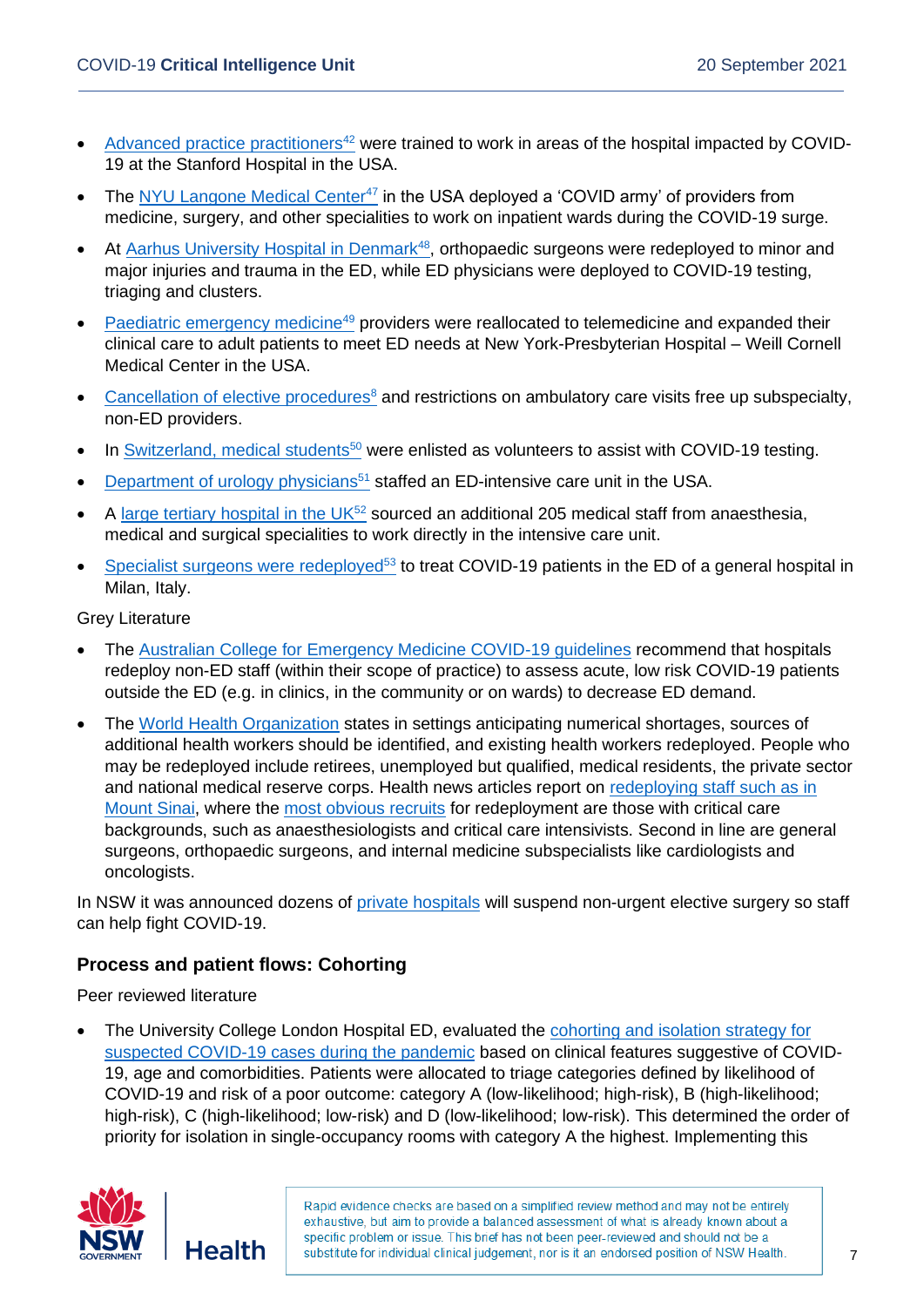cohorting tool has reduce the risk of hospital-acquired transmission of COVID-19 especially to individuals at the greatest of risk of severe disease.<sup>54</sup>

#### Grey literature

- The Australasian College of Emergency Medicine recommends [patient cohorting in the event of](https://acem.org.au/Content-Sources/Advancing-Emergency-Medicine/COVID-19/Resources/Clinical-Guidelines/Emergency-Department-Design-Layout)  [overwhelming patient demand.](https://acem.org.au/Content-Sources/Advancing-Emergency-Medicine/COVID-19/Resources/Clinical-Guidelines/Emergency-Department-Design-Layout) It may be necessary to cohort patients with suspected and/or confirmed COVID-19 in an open or shared area of the ED (within the 'high risk' zone). 55
- The American College of Emergency Physicians recommends cohorting patients with signs and [symptoms of infection.](https://www.acep.org/corona/covid-19-field-guide/triage/infection-prevention-and-control-recommendations-for-patient-arrival-and-triage/) 56
	- $\circ$  Waiting rooms and common areas: to establish separate waiting rooms, or separate locations within same waiting area, to screen positive and screen negative patients.
	- o Consider outdoor space and tents to screen positive patients.

Treatment resuscitation and trauma: create a separate resuscitation bay for patients with signs and symptoms or diagnosis of high-risk infectious diseases.

#### **Process and patient flows: Directing COVID-19 positive patients to designated COVID-19 centres**

Peer reviewed literature

- St Lawrence Health used a [hub-and-spoke system](https://www.rrh.org.au/journal/article/6464) to route COVID-19 patients to its flagship hospital. It further assembled a small clinical team to manage admitted COVID-19 patients and to stay abreast of a quickly changing body of literature and standard of care. Twenty COVID-19 patients were identified. Sixteen patients (80%) met National Institutes of Health criteria for severe or critical disease. One patient died. No patients were transferred to other hospitals.<sup>57</sup>
- This paper determines how [inter-regional transfers](https://pubmed.ncbi.nlm.nih.gov/33038215/) could alleviate bed shortages. For regions with bed shortfalls, transfers to the nearest region with unused beds were simulated using an algorithm that minimized total inter-region transfer distances across the USA. Inter-regional patient transfer has the potential to mitigate regional bed shortages during hospital volume surges.<sup>58</sup>
- *[COVID-19 hospital designation: Effect on emergency department patient self-selection and volume](https://www.sciedu.ca/journal/index.php/jha/article/view/18725/11764)*. This study investigated the effect on ED patient self-selection and volume after Glenbrook Hospital was designated as the 'COVID hospital'. Designating a hospital as the pandemic hospital has reduced ED presentations by 30%, whereas the COVID-19 related presentations increased by 20%. Staffing, personal protective equipment distribution, provision of specialised care, and overall resource allocation can be prepped in advance to plan for the shift in ED volumes and pandemicrelated visits. 59

#### **Process and patient flows: Directing COVID-19 positive patients to designated COVID-19 centres**

• A case study for Western Australia: *[Should Australian states and territories have designated](https://www.publish.csiro.au/AH/pdf/AH20199)  COVID-19 hospitals [in low community transmission](https://www.publish.csiro.au/AH/pdf/AH20199)*? A rapid review of the literature was conducted of the advantages and disadvantages of having designated COVID-19 hospitals. The most practical option chosen was for all hospital facilities to remain prepared to care for COVID-19 patients where they present rather than having specified designated hospitals.<sup>35</sup>

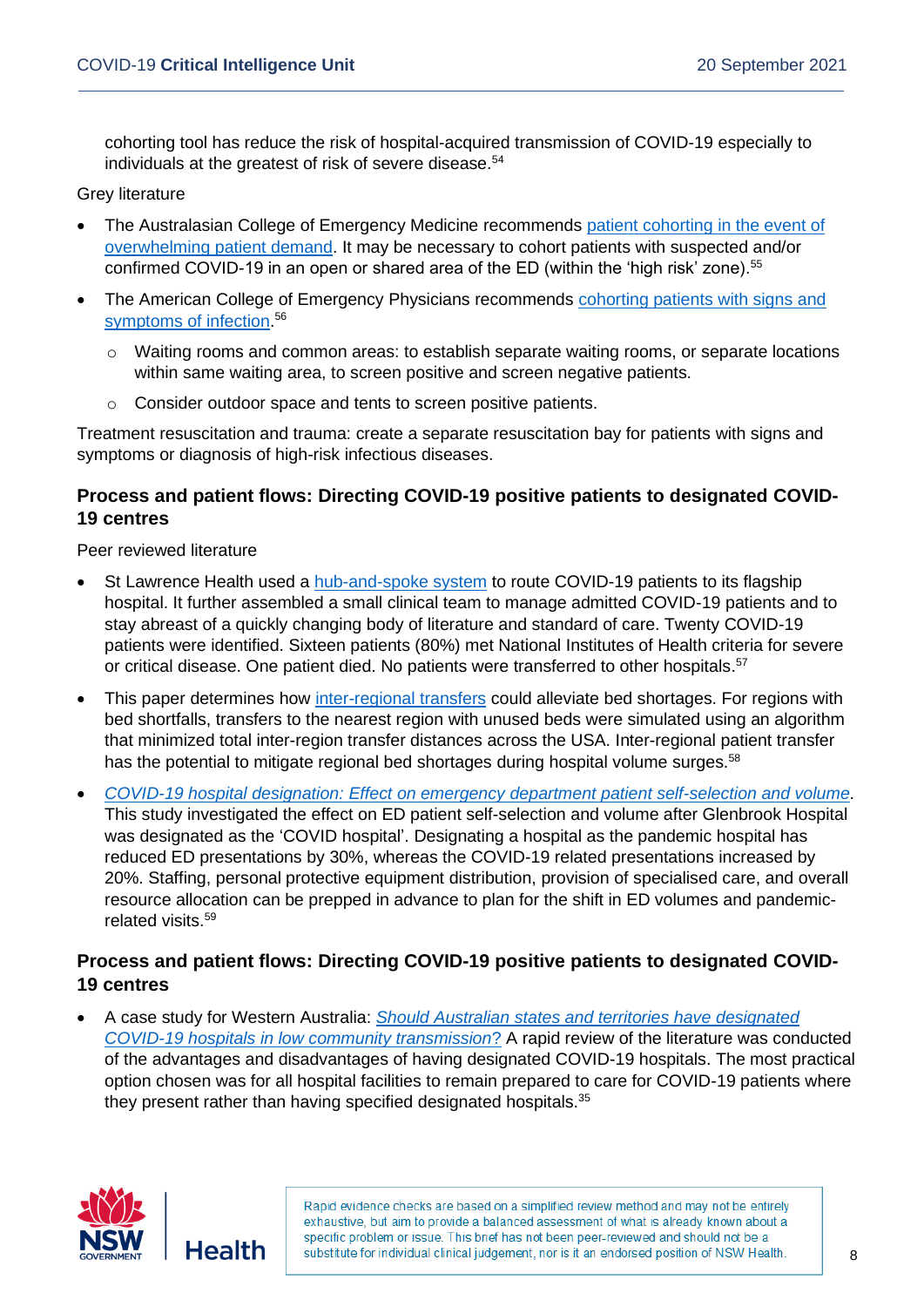#### Grey literature

A summary of the lessons learned, and key planning considerations prepared by USA Department of Health and Human Services (TRACIE) relevant to all **hospitals designating units for COVID-19 care**. There has been an agreement among the facilities interviewed that designating one hospital within the health system or community was ideal for their circumstances and helped focus COVID-19 care and expertise, personal protective equipment, and processes and standardised care in one location.<sup>60</sup>

## **Limitations**

Evidence on some of these topics, particularly around patient flows in the emergency department, is still emerging. International literature is included, and findings should be interpreted in the local context of disease prevalence.

## **CIU scoping review**

The Critical Intelligence Unit in late 2020 undertook a scoping review to identify studies relating to pre-hospital models of care, intra-ED processes, discharge and transfer. This included triage and virtual models. Studies were not limited to COVID-19. Results are in tables 1-3.

| <b>Interventions and</b><br><b>strategies</b> | <b>Review articles (number of</b><br>studies in review)                                                                                                                        | <b>Details of intervention</b>                                                                                                                                                        |
|-----------------------------------------------|--------------------------------------------------------------------------------------------------------------------------------------------------------------------------------|---------------------------------------------------------------------------------------------------------------------------------------------------------------------------------------|
| Pre-hospital triage or<br>assessment          | Eastwood et al. 2015 $61$ (n=7)                                                                                                                                                | Secondary telephone triage<br>conducted pre-ambulance arrival                                                                                                                         |
| Tele-emergency services                       | Ward et al. 2015 <sup>62</sup> (n=38)                                                                                                                                          | Teleconsultation, telepresence,<br>and tele-specialist services<br>(delivered via methods such as<br>real time audio and/or visual and<br>image transfer)                             |
| Strengthening or expanding<br>primary care    | Flores-Mateo et al. 2012 <sup>63</sup><br>$(n=48)$<br>• Morley et al. 2018 $64$ (n=)<br>• Hong et al. 2020 $65$ (n=20)                                                         | • Increasing primary care<br>accessibility and emergency<br>department cost-sharing<br>• Extended hours of primary<br>care<br>Improving accessibility to after-<br>hours primary care |
| Bypassing or delaying ED<br>care              | • Kirkland et al. 2019 $66$ (n=15)<br>• Li et al. 2019 $67$ (n=3)                                                                                                              | • Interventions designed to<br>either bypass the ED or direct<br>patients<br>Offload programs until ED<br>admission                                                                   |
| Diversion to other hospitals                  | • Li et al. 2019 $67$ (n=14)                                                                                                                                                   | • Ambulance diversion.<br>Patient allocation policy                                                                                                                                   |
|                                               | Rapid evidence checks are based on a simplified review method and may not be entirely<br>exhaustive, but aim to provide a balanced assessment of what is already known about a |                                                                                                                                                                                       |

specific problem or issue. This brief has not been peer-reviewed and should not be a

substitute for individual clinical judgement, nor is it an endorsed position of NSW Health.

#### **Table 1: Pre-hospital**

**Health**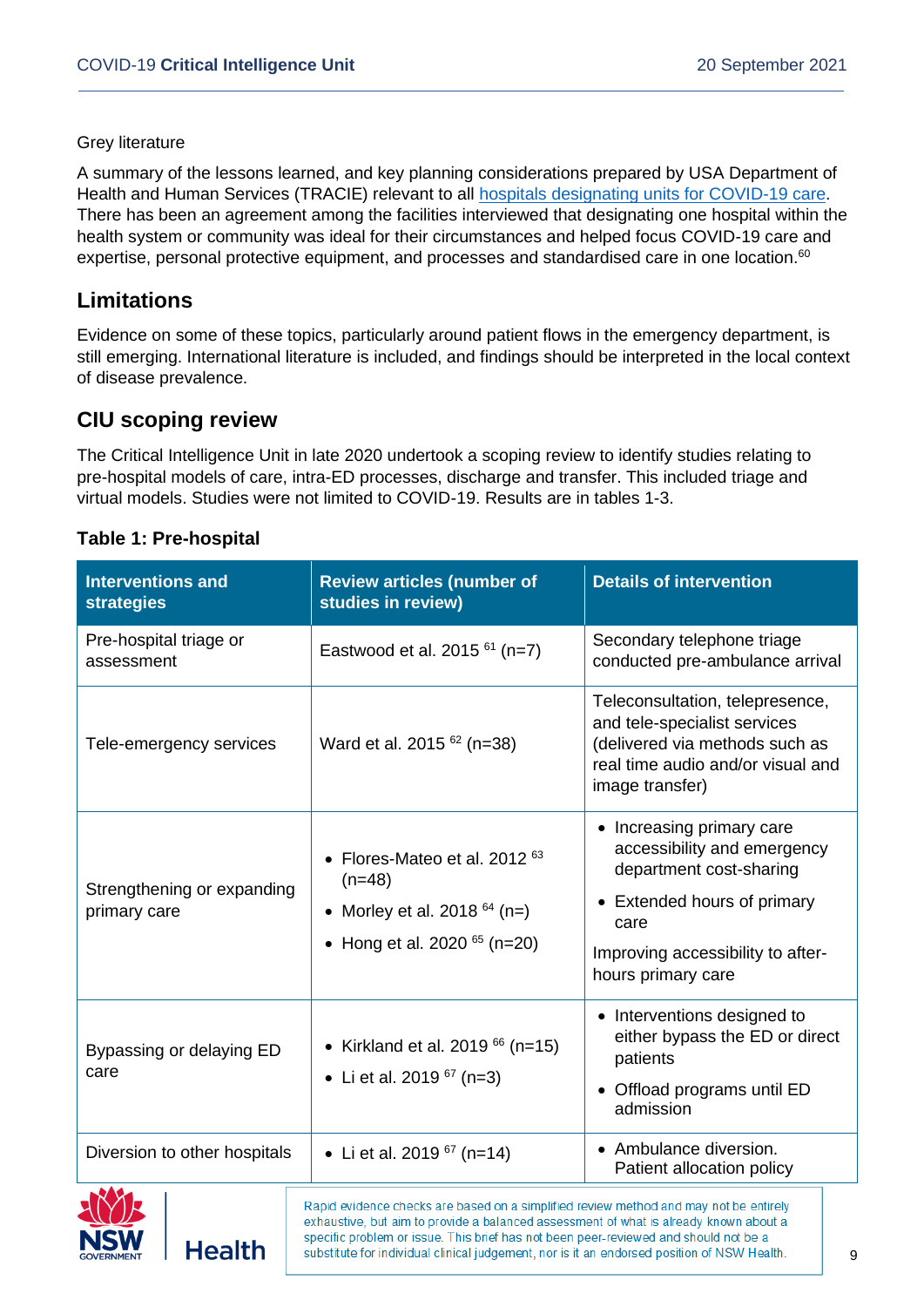| <b>Interventions and</b><br><b>strategies</b>                                             | <b>Review articles (number of</b><br>studies in review) | <b>Details of intervention</b>              |
|-------------------------------------------------------------------------------------------|---------------------------------------------------------|---------------------------------------------|
|                                                                                           | • Delgado et al. 2013 <sup>68</sup> (n=2)               | (coordinated strategy between<br>hospitals) |
| Modelling or predicting<br>patient flow<br>Understanding patient<br>factors for ED visits | • Dufour et al. 2019 $^{69}$ (n=8)                      |                                             |
|                                                                                           | • Mohiuddin et al. 2017 $70$<br>$(n=21)$                |                                             |
|                                                                                           | • Ortíz-Barrios et al. 2020 <sup>71</sup><br>$(n=203)$  |                                             |
|                                                                                           | • Kreindler et al. 2016 <sup>72</sup> (n=35)            |                                             |
|                                                                                           | • Liu et al. 2018 <sup>73</sup> (n=45)                  |                                             |
|                                                                                           | • Li et al. 2019 ( $n=18$ )                             |                                             |
|                                                                                           | • Dehghani et al. 2017 <sup>74</sup> (n=11)             |                                             |
|                                                                                           | • Delgado et al. 2013 $^{68}$ (n=1)                     |                                             |
| Cancellation of elective<br>admissions                                                    | Delgado et al. 2013 $^{68}$ (n=2)                       |                                             |

#### **Table 2: Intra-ED processes**

| <b>Interventions and</b><br><b>strategies</b> | <b>Review articles (number of studies in</b><br>review)                                                                                                                                                             | <b>Summary of findings</b>                                                                     |
|-----------------------------------------------|---------------------------------------------------------------------------------------------------------------------------------------------------------------------------------------------------------------------|------------------------------------------------------------------------------------------------|
| Dedicated zones                               | • Bullard et al. 2012 <sup>75</sup> (n=4)<br>• Elder et al. 2015 <sup>76</sup> (n=21);<br>• Chan et al. 2015 <sup>77</sup> (n=22);<br>• Galipeau et al. 2015 $^{78}$ (n=5)<br>Delgado et al. 2013 $^{68}$ (n=2)     | • Rapid assessment zone<br>• Medical assessment units<br>• Holding units<br>• Short-stay units |
| Increasing beds in ED                         | Li et al. 2019 $67$ (n=2)                                                                                                                                                                                           | Increasing the number of beds                                                                  |
| Workforce and staffing<br>in the ED           | <b>Nurse practitioners in ED</b><br>• Chan et al. 2015 <sup>77</sup> (n=22);<br>• Elder et al. 2015 <sup>76</sup> (n=21)<br>Beckerleg et al. 2020 <sup><math>79</math></sup> (n=1)<br><b>Physiotherapists in ED</b> |                                                                                                |



**Health**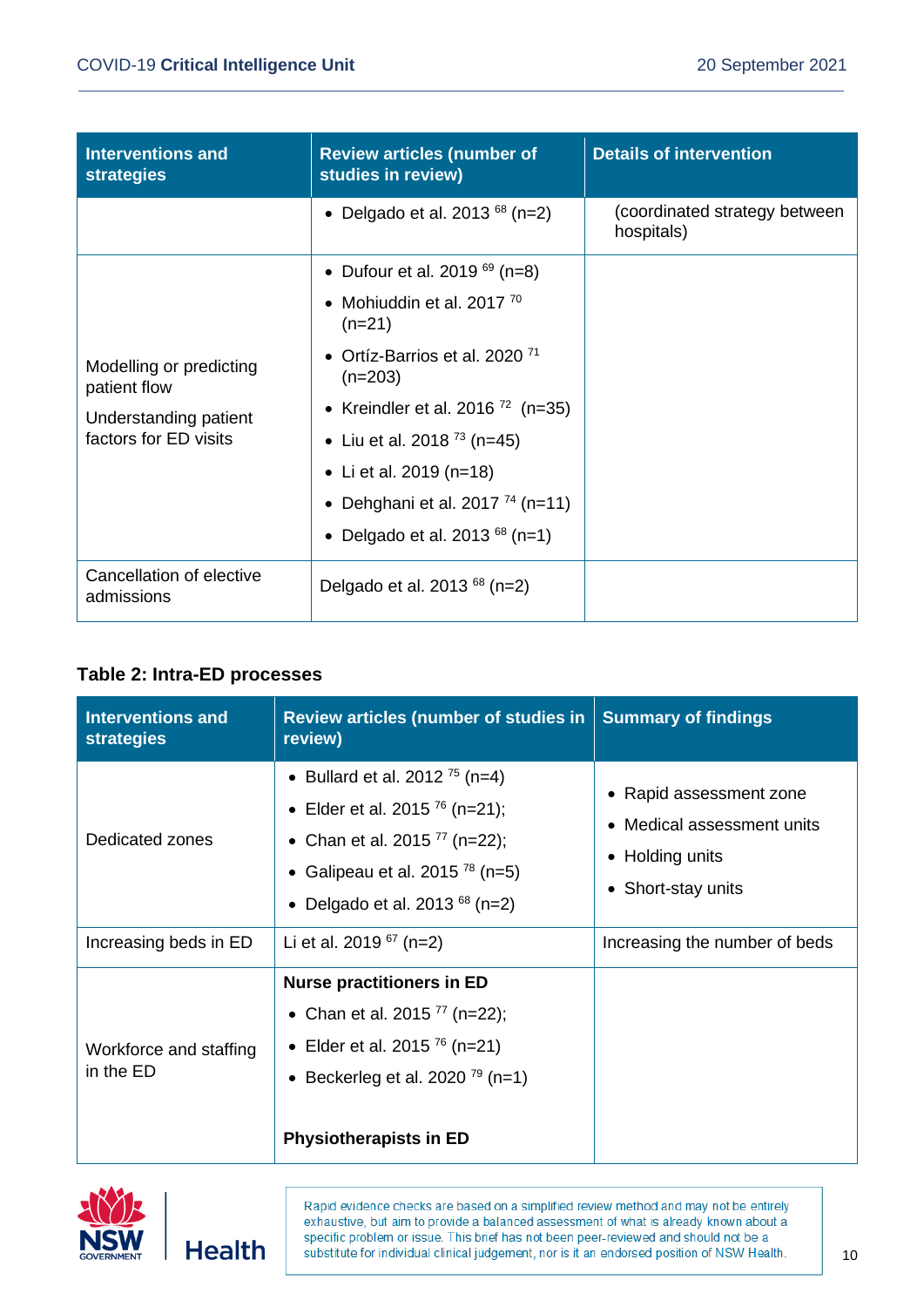| <b>Interventions and</b><br><b>strategies</b> | Review articles (number of studies in<br>review)                                                                                                                                                                                   | <b>Summary of findings</b> |
|-----------------------------------------------|------------------------------------------------------------------------------------------------------------------------------------------------------------------------------------------------------------------------------------|----------------------------|
|                                               | • Ferreira et al. 2019 $80$ (n=27);                                                                                                                                                                                                |                            |
|                                               | Co-location of primary care<br>professionals                                                                                                                                                                                       |                            |
|                                               | • Chan et al. 2015 $^{77}$ (n=22);                                                                                                                                                                                                 |                            |
|                                               | • Gonçalves-Bradley et al. 2018 <sup>81</sup><br>$(n=4)$                                                                                                                                                                           |                            |
|                                               | • Khangura et al. 2012 $^{82}$ (n=3)                                                                                                                                                                                               |                            |
|                                               | Dedicated day-time surgeon for non-<br>trauma patients in ED                                                                                                                                                                       |                            |
|                                               | • Beckerleg et al. 2020 <sup>79</sup> (n=1)                                                                                                                                                                                        |                            |
|                                               | <b>Physician triage</b>                                                                                                                                                                                                            |                            |
|                                               | • Abdulwahid et al. 2016 $83$ (n=25)                                                                                                                                                                                               |                            |
|                                               | • Elder et al. 2015 $^{76}$ (n=21)                                                                                                                                                                                                 |                            |
|                                               | • Rowe et al. 2011a $84$ (n=28)                                                                                                                                                                                                    |                            |
|                                               | • Benabbas et al. 2020 $85$ (n=12)                                                                                                                                                                                                 |                            |
|                                               | <b>Triage team</b>                                                                                                                                                                                                                 |                            |
|                                               | • Ming et al. 2016 $86$ (n=58)                                                                                                                                                                                                     |                            |
|                                               | • Oredsson et al. 2011 $87$ (n=33)                                                                                                                                                                                                 |                            |
| Triage by health care<br>professionals        | • Yarmohammadian et al. 2017 $88$ (n=)                                                                                                                                                                                             |                            |
|                                               | • Harding et al. 2011 $^{89}$ (n=8)                                                                                                                                                                                                |                            |
|                                               | Non-physician provider (e.g. nurse<br>practitioner, physician assistant)<br>triage<br>• Rowe et al. 2011b $90$ (n=14)<br>• Afnan et al. 2020 $91$ (n=10)<br>• Benabbas et al. 2020 $85$ (n=12)<br>• Harding et al. 2011 $89$ (n=4) |                            |
|                                               |                                                                                                                                                                                                                                    |                            |



**Health**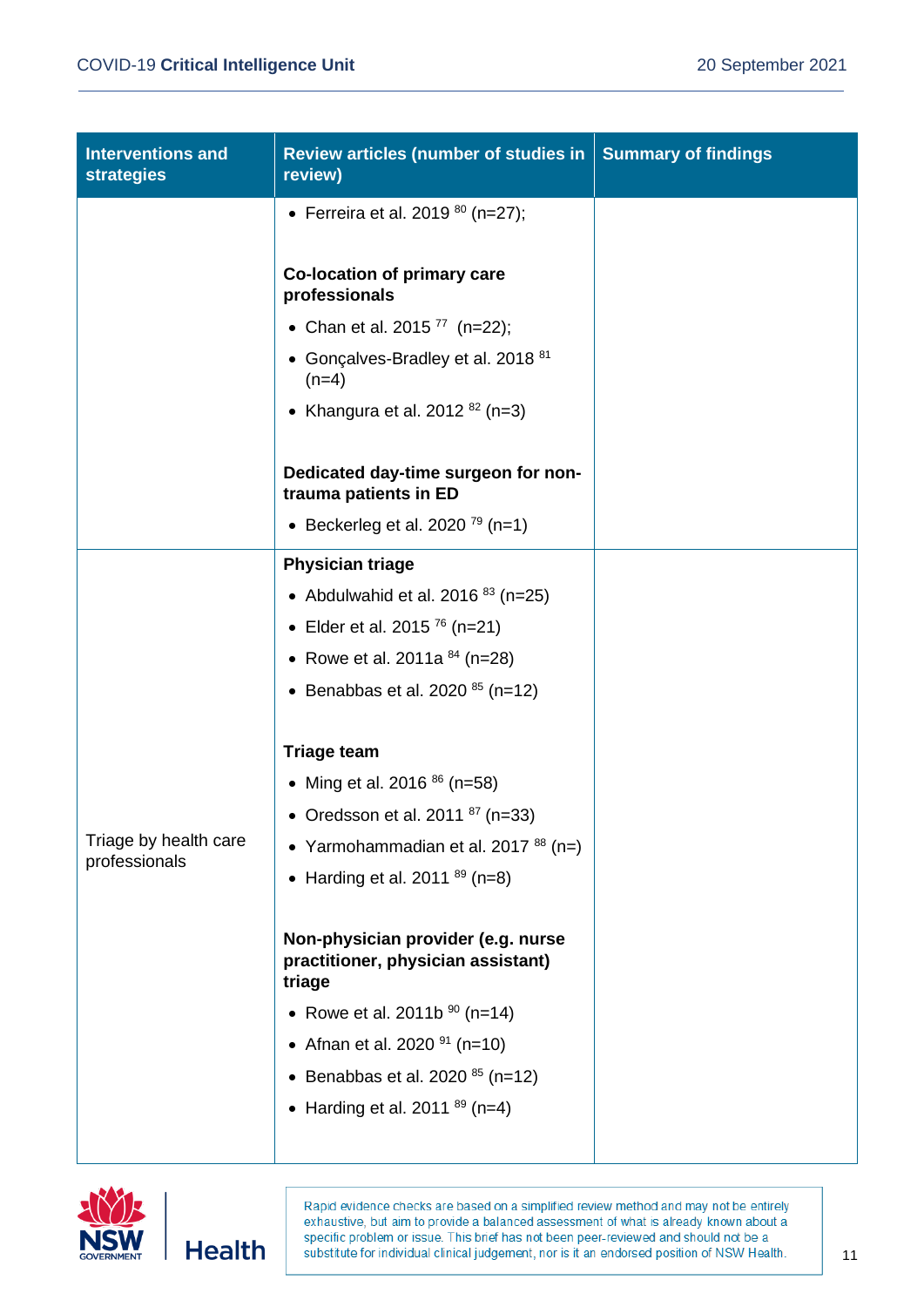**NSW** 

**Health** 

| <b>Interventions and</b><br><b>strategies</b> | Review articles (number of studies in<br>review)                                      | <b>Summary of findings</b>                                                                |
|-----------------------------------------------|---------------------------------------------------------------------------------------|-------------------------------------------------------------------------------------------|
|                                               | <b>Training personnel in triage</b><br>processes                                      |                                                                                           |
|                                               | • Harding et al. 2011 $89$ (n=1)                                                      |                                                                                           |
|                                               | <b>Changing triage criteria</b><br>• Harding et al. 2011 $89$ (n=4)                   | • Canadian Emergency<br>Department Triage and<br><b>Acuity Scale (CTAS)</b>               |
|                                               | <b>Various ED scales</b>                                                              | • Australian Triage Scale<br>(ATS)                                                        |
| Triage scales and<br>systems                  | • Farrohknia et al. 2011 $92$ (n=24)                                                  | • Medical Emergency Triage<br>and Treatment System<br>(METTS)                             |
|                                               | <b>Manchester Triage System</b>                                                       | • Emergency Severity Index<br>(ESI)                                                       |
|                                               | • Azeredo et al. 2015 $93$ (n=22)<br>• Parenti et al. 2014 $94$ (n=12)                | • Soterion Rapid Triage Scale<br>(SRTS)                                                   |
|                                               |                                                                                       | • Nurse-initiated medications                                                             |
|                                               |                                                                                       | • Early assessment and<br>intervention by health and<br>social care professional<br>teams |
|                                               | • Cabilan et al. 2017 $95$ (n=5)                                                      | • ED-based care coordination<br>interventions                                             |
|                                               | • Cassarino et al. 2019 $\frac{96}{6}$ (n=6)                                          | • Nurse-requested x-ray                                                                   |
| Re-organisation of the<br>workflows           | • Katz et al. 2012 $97$ (n=23)<br>• Oredsson et al. 2011 ( $n=33$ )                   | • Restructuring the<br>consultation process                                               |
|                                               | • Beckerleg et al. 2020 <sup>79</sup> (n=4)                                           | • Education, audit and<br>feedback of ED residents                                        |
|                                               |                                                                                       | • Implementation of<br>institutional guideline of<br>consultation to decision time        |
|                                               |                                                                                       | • Expansion of ED service<br>coverage and added<br>physician time                         |
| Streaming, fast-tracking<br>patients          | • Jarvis 2016 $98$ (n=)                                                               | • Rapid assessment                                                                        |
|                                               | • Oredsson et al. 2011 $87$ (n=33)                                                    | • Streaming                                                                               |
|                                               | • Yarmohammadian et al. 2017 <sup>88</sup><br>$(n=30)$                                | • Fast-tracking                                                                           |
|                                               | Rapid evidence checks are based on a simplified review method and may not be entirely |                                                                                           |



12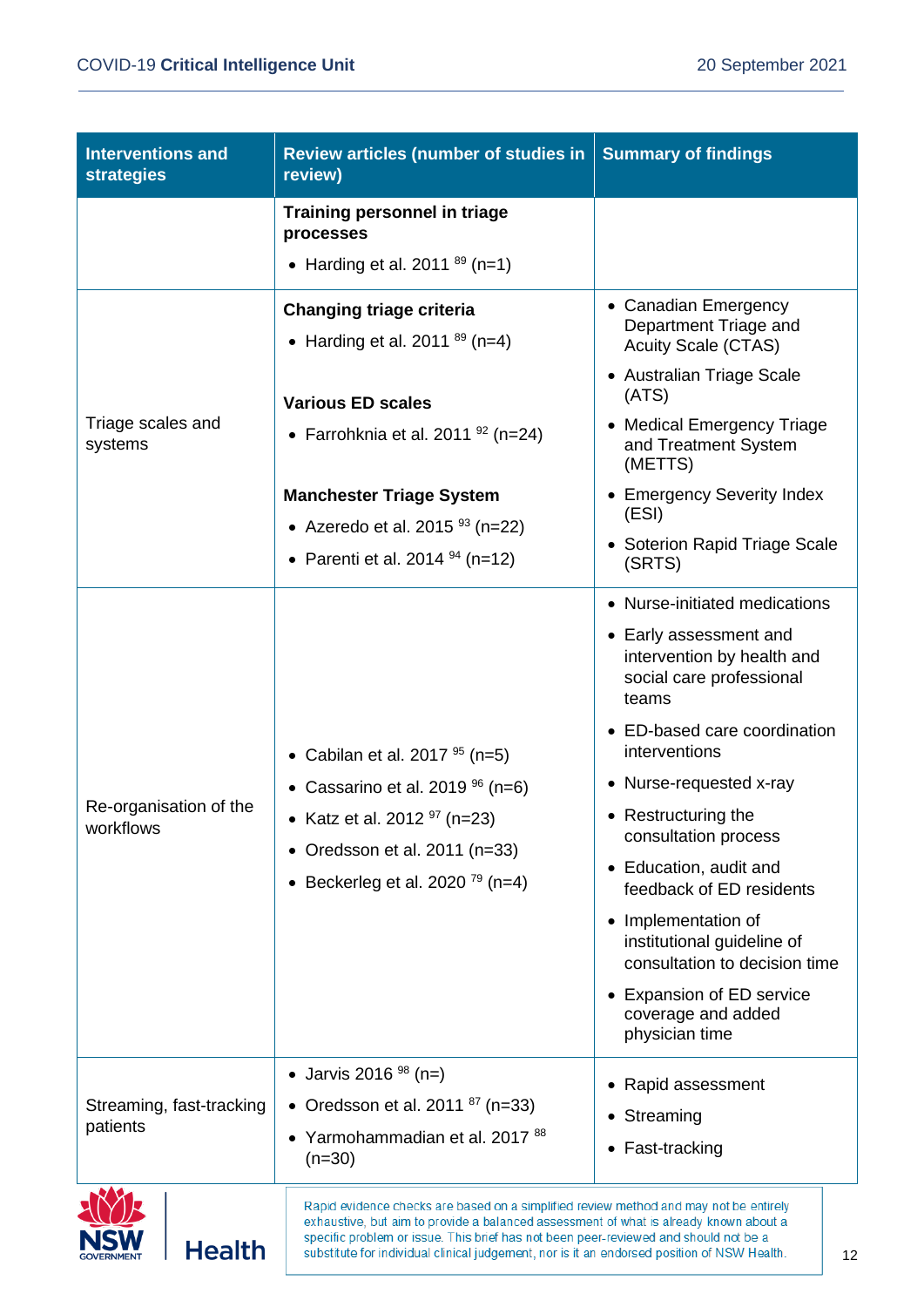| Interventions and<br><b>strategies</b> | <b>Review articles (number of studies in</b><br>review)                                                                                                                                                                                      | <b>Summary of findings</b>                                                                                                             |
|----------------------------------------|----------------------------------------------------------------------------------------------------------------------------------------------------------------------------------------------------------------------------------------------|----------------------------------------------------------------------------------------------------------------------------------------|
|                                        | • Li et al. 2019 $67$ (n=1)<br>• Beckerleg et al. 2020 <sup>79</sup> (n=2)                                                                                                                                                                   | • Increase ED patient<br>throughput<br>• Standardisation of the<br>admission process                                                   |
| <b>Technologies</b>                    | • Dobson et al. 2013 $99$ (n=22)<br>• Jarvis 2016 $98$ (n=)<br>• Oredsson et al. 2011 $87$ (n=33)<br>• Yarmohammadian et al. 2017 <sup>88</sup><br>$(n=30)$<br>• Beckerleg et al. 2020 <sup>79</sup> (n=2)<br>Delgado et al. 2013 $68$ (n=1) | • Electronic tracking<br>technologies<br>• Point-of-care testing<br>• Text messaging reminder for<br>delays in consultation<br>process |

#### **Table 3: Discharge and/or transfer**

| <b>Interventions and</b><br><b>strategies</b>     | <b>Review articles (number of</b><br>studies in review)                                                                                                                 | <b>Details of intervention</b>                                                                                                                                                       |
|---------------------------------------------------|-------------------------------------------------------------------------------------------------------------------------------------------------------------------------|--------------------------------------------------------------------------------------------------------------------------------------------------------------------------------------|
| ED to outpatient care<br>transition interventions | • Abraham et al. 2016 <sup>100</sup> (n=16)                                                                                                                             | ED-based care transition<br>interventions                                                                                                                                            |
| Discharge strategies<br>interventions             | • Chan et al. 2015 <sup>77</sup> (n=22)<br>• Morley et al. 2018 $^{64}$ (n=)                                                                                            | • Early discharge<br>Initiatives to meet timed<br>patient disposition targets                                                                                                        |
| Lean Thinking principle                           | • Bucci et al. 2016 <sup>101</sup> (n=9)<br>• Ortíz-Barrios et al. 2020 <sup>71</sup><br>$(n=203)$<br>• Tlapa et al. 2020 <sup>102</sup> (n=40)                         | • Computer simulation of patient<br>flow<br>• Lean manufacturing                                                                                                                     |
| Other                                             | • Chan et al. 2015 <sup>77</sup> (n=22)<br>• Elder et al. 2015 <sup>76</sup> (n=21)<br>• Morley et al. 2018 $64$ (n=102)<br>• Yarmohammadian et al. 2017<br>$88$ (n=30) | • Political action - management<br>and resource priority<br>• Whole-of-system initiatives<br>• Managing supply resources<br>• Strategies toward 'ideal ED<br>patient journey models' |

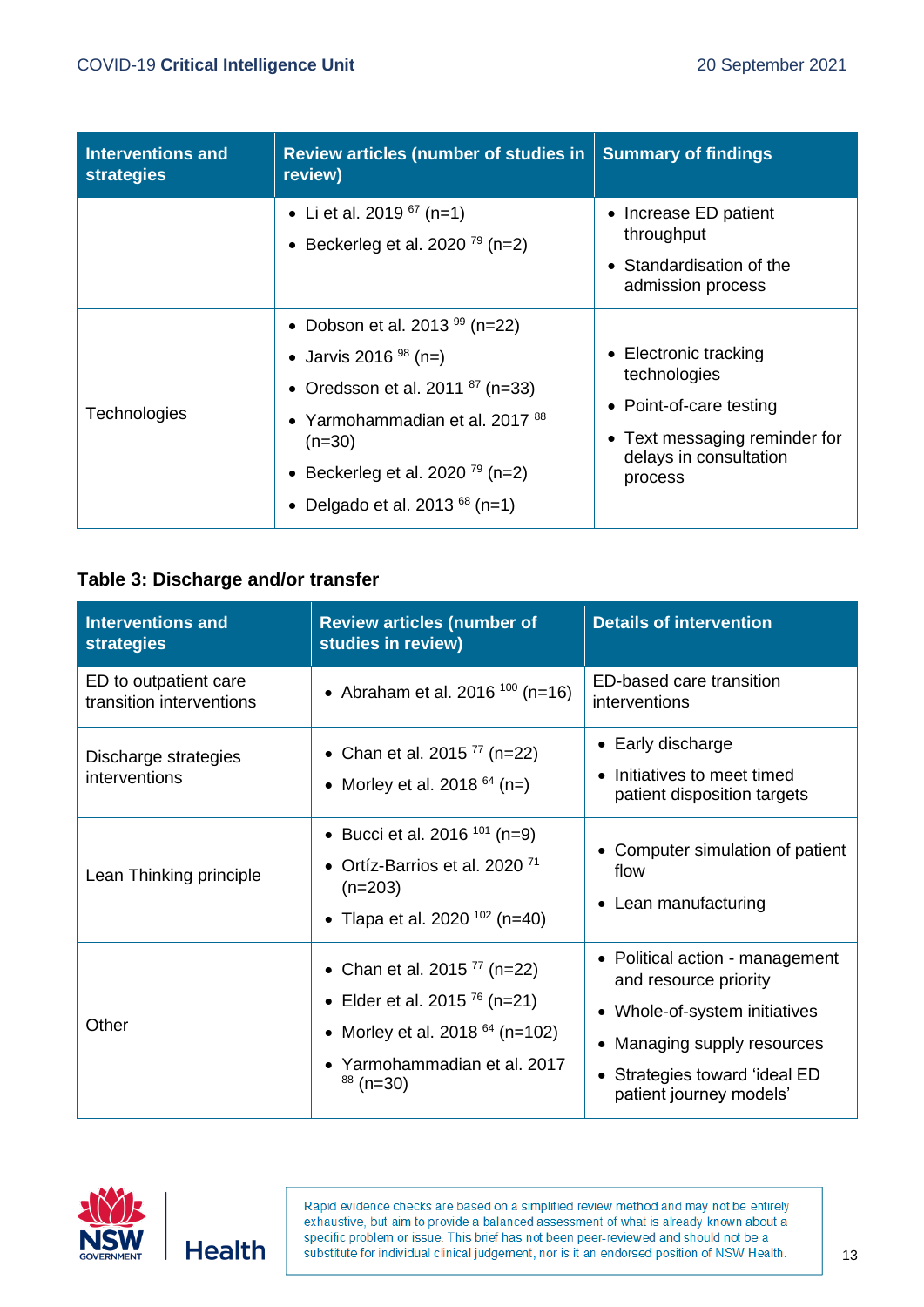## **Appendix**

#### **Search terms**

#### **Hot and cold zones**

PubMed and Google searches were conducted on 22 August 2021 using the terms "emergency department" AND "COVID-19" AND (PPE OR triage OR zone OR model OR organis\* OR design\* OR segreg\* OR prepar\* OR adapt\* OR divid\*)

Studies were included from October 2020 to present (22 August 2021). Previous literature is summarised in the [CIU evidence check](https://aci.health.nsw.gov.au/__data/assets/pdf_file/0018/616041/Evidence-Check-Infection-control-recommendations-in-the-emergency-department-according-to-local-transmission-risk.pdf)<sup>103</sup> dated 4 November 2020. Insights from some earlier examples from this evidence check have been included in this results table.

#### **Temporary hospitals or repurposing existing buildings**

PubMed and google searches were conducted using terms (covid-19) AND (((("solution\*" OR model\*) AND "surge capacity") OR ("surge planning" OR "hub and spoke")) OR (hospital[Title] AND (field[Title] OR temporary[Title] OR mobile[Title] OR shelter[Title]))) conducted on 13 August 2021. covid-19 AND tent\*[ti] was also searched on 24 August.

Due to the [CIU evidence check](https://aci.health.nsw.gov.au/__data/assets/pdf_file/0004/577723/Evidence-Check-Dedicated-or-temporary-COVID-19-healthcare-facilities.pdf)<sup>104</sup> published in April 2020, only studies in the peer reviewed literature from May 2020 onwards were included. This brief focused on the establishment or new facilities or repurposing existing facilities for the care of COVID-19 patients. Studies on surge capacity within a hospital (e.g. increasing intensive care unit beds by using corridor space) were not included.

#### **Staffing**

PubMed and Google searches were conducted on 23 August using the terms (workforce[Title/Abstract] OR roster\*[Title/Abstract] OR sprint\*[Title/Abstract] OR restructur\*[Title/Abstract] OR "staffing models" OR redeploy\*[Title/Abstract]) AND ("emergency medical services"[MeSH Terms] OR "emergency medical services"[All Fields] OR "emergency service"[Title/Abstract] OR "emergency medical services"[Title/Abstract] OR "emergency medicine"[Title/Abstract] OR "emergency department\*"[Title/Abstract] OR "emergency hospital"[Title/Abstract] OR "emergency hospitals"[Title/Abstract] OR "emergency medical service"[Title/Abstract] OR "emergency medicine"[Title/Abstract] OR "emergency service, hospital"[MeSH Terms] OR ED[Title/Abstract]) AND ("COVID-19"[Title/Abstract] OR "COVID-19"[MeSH Terms])

#### **Process and patient flows**

PubMed searches were conducted on 24 August 2021 using the terms "emergency department" AND "COVID-19" AND (patient flow OR cohort\* OR model OR designat\* OR trasfer\*). Google searches included: emergency department, flow out of ED, SPRINT, consolidating COVID-19 patients, cohorting, designating hospitals.

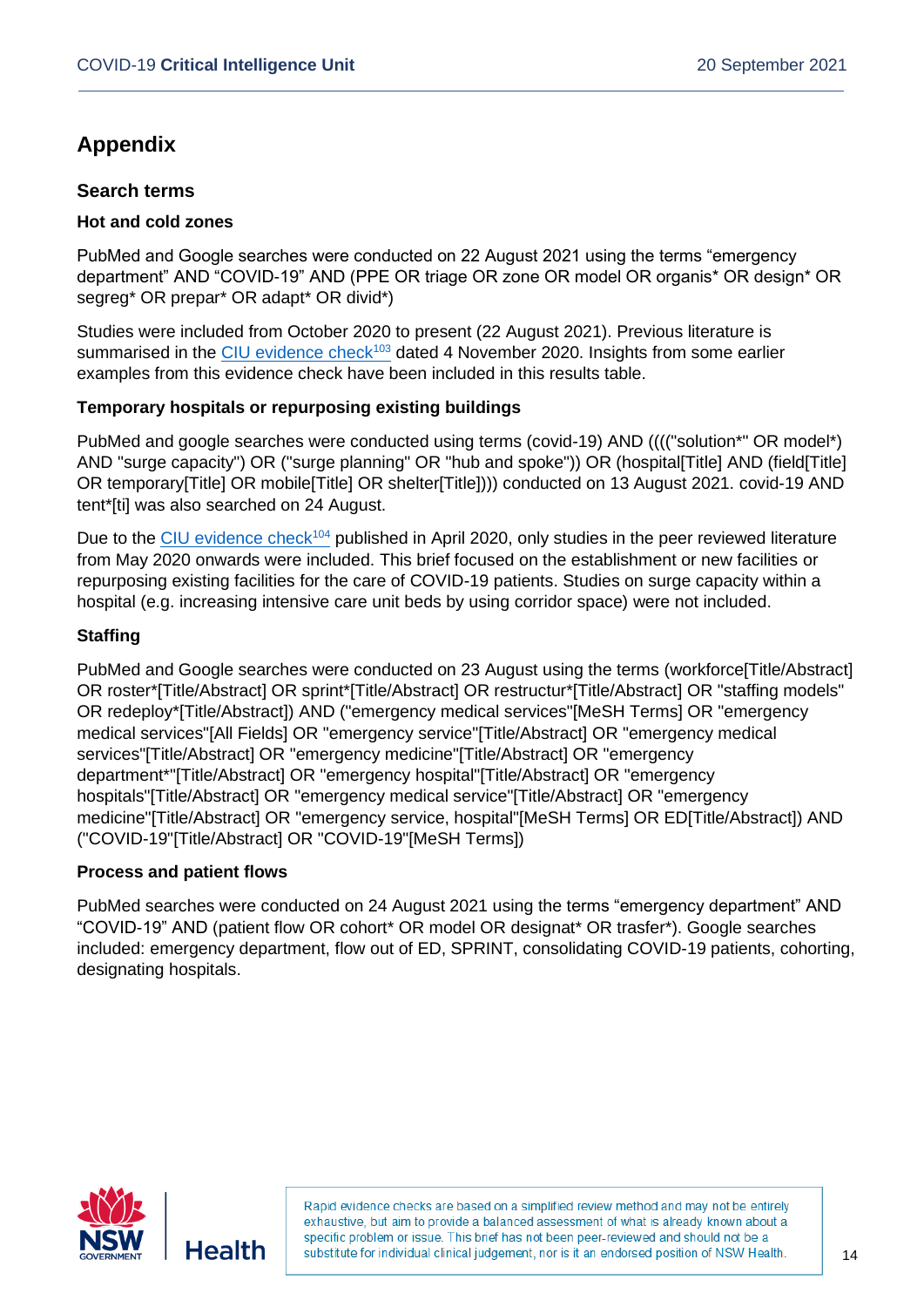## **References**

1. Choi A, Kim HY, Cho A, et al. Efficacy of a four-tier infection response system in the emergency department during the coronavirus disease-2019 outbreak. PLoS One. 2021;16(8):e0256116. DOI: 10.1371/journal.pone.0256116

2. Garra G, Gupta S, Ferrante S, et al. Dedicated area within the emergency department versus an outside dedicated area for evaluation and management of suspected coronavirus disease 2019. J Am Coll Emerg Physicians Open. 2020 Dec;1(6):1349-53. DOI: 10.1002/emp2.12288

3. Barten DG, Kusters RWJ, Peters N. A Swift and Dynamic Strategy to Expand Emergency Department Capacity for COVID-19. Disaster Med Public Health Prep. 2020 Nov 4:1-4. DOI: 10.1017/dmp.2020.430

4. Donà D, Masiero S, Costenaro P, et al. Children's Hospital Management in the COVID-19 Era: The Reorganization of a Tertiary Care Pediatric Emergency Department in Northern Italy. Front Pediatr. 2020;8:594831. DOI: 10.3389/fped.2020.594831

5. Barksdale AN, Zeger WG, Santarpia JL, et al. Implementation of a COVID-19 cohort area resulted in no surface or air contamination in surrounding areas in one academic emergency department. Am J Emerg Med. 2021 Sep;47:253-7. DOI: 10.1016/j.ajem.2021.04.082

6. Nazerian P, Lumini E, Prota A, et al. Acquired COVID-19 infection in the Emergency Department after its reorganization during the pandemic: single center prospective study. Internal and Emergency Medicine. 2021 2021/08/01;16(5):1401-3. DOI: 10.1007/s11739-020-02549-z

7. Natsui S, Silvestri DM, Salway RJ, et al. Envisioning the Post-COVID-19, Pre-Vaccine Emergency Department. Health Secur. 2020 Jul 8. DOI: 10.1089/hs.2020.0090

8. Schreyer KE, Del Portal DA, King LJL, et al. Emergency Department Management of the Covid-19 Pandemic. The Journal of Emergency Medicine. 2020;59(6):946-51. DOI: 10.1016/j.jemermed.2020.07.022

9. Varner C. Pandemic advances alternatives to hallway medicine. Canadian Medical Association Journal. 2020;192(27):E789-E90. DOI: 10.1503/cmaj.1095880

10. Noble J, Degesys NF, Kwan E, et al. Emergency department preparation for COVID-19: accelerated care units. Emergency Medicine Journal. 2020;37(7):402-6. DOI: 10.1136/emermed-2020- 209788

11. Australasian College of Emergency Medicine. Clinical guidelines for the management of COVID-19 in Australasian Emergency Departments [Internet] ACEM [cited 7 September 2021]. Available from: file:///C:/Users/60026403/Downloads/Clinical-Guidelines-v5-0.pdf.

12. Health Leaders. 6 approaches to managing coronavirus patient surges in Emergency Departments [Internet]. August 2021. [cited 7 September 2021]. Available from:

[https://www.healthleadersmedia.com/clinical-care/6-approaches-managing-coronavirus-patient-surges](https://www.healthleadersmedia.com/clinical-care/6-approaches-managing-coronavirus-patient-surges-emergency-departments)[emergency-departments.](https://www.healthleadersmedia.com/clinical-care/6-approaches-managing-coronavirus-patient-surges-emergency-departments)

13. Millard WB. Surgeproofing the Hot Zone: Preparing for a Second Wave of COVID-19. Annals of Emergency Medicine. 2020;76(4):A19-A22. DOI: 10.1016/j.annemergmed.2020.07.034

14. Clinical Excellence Commission. Emergency Department – COVID-19 PPE Quick Reference Guide [Internet]. NSW Health. [cited 7 September 2021]. Available from:

[https://www.cec.health.nsw.gov.au/\\_\\_data/assets/pdf\\_file/0007/579760/PPE-Quick-Reference-](https://www.cec.health.nsw.gov.au/__data/assets/pdf_file/0007/579760/PPE-Quick-Reference-Guide.pdf)[Guide.pdf](https://www.cec.health.nsw.gov.au/__data/assets/pdf_file/0007/579760/PPE-Quick-Reference-Guide.pdf) 

15. Peterson KHJ, Muckey EJC. Deployment and Operation of Outdoor Treatment Tents During the COVID-19 Pandemic. Disaster Medicine and Public Health Preparedness. 2020:1-4. DOI: 10.1017/dmp.2020.355

16. Naomi AS. Access to Nature Has Always Been Important; With COVID-19, It Is Essential. HERD: Health Environments Research & Design Journal. 2020 2020/10/01;13(4):242-4. DOI: 10.1177/1937586720949792

17. Bell SA, Krienke L, Quanstrom K. Alternate care sites during the COVID-19 pandemic: Policy Implications for pandemic surge planning. Disaster Med Public Health Prep. 2021 Jul 23:1-8. DOI: 10.1017/dmp.2021.241

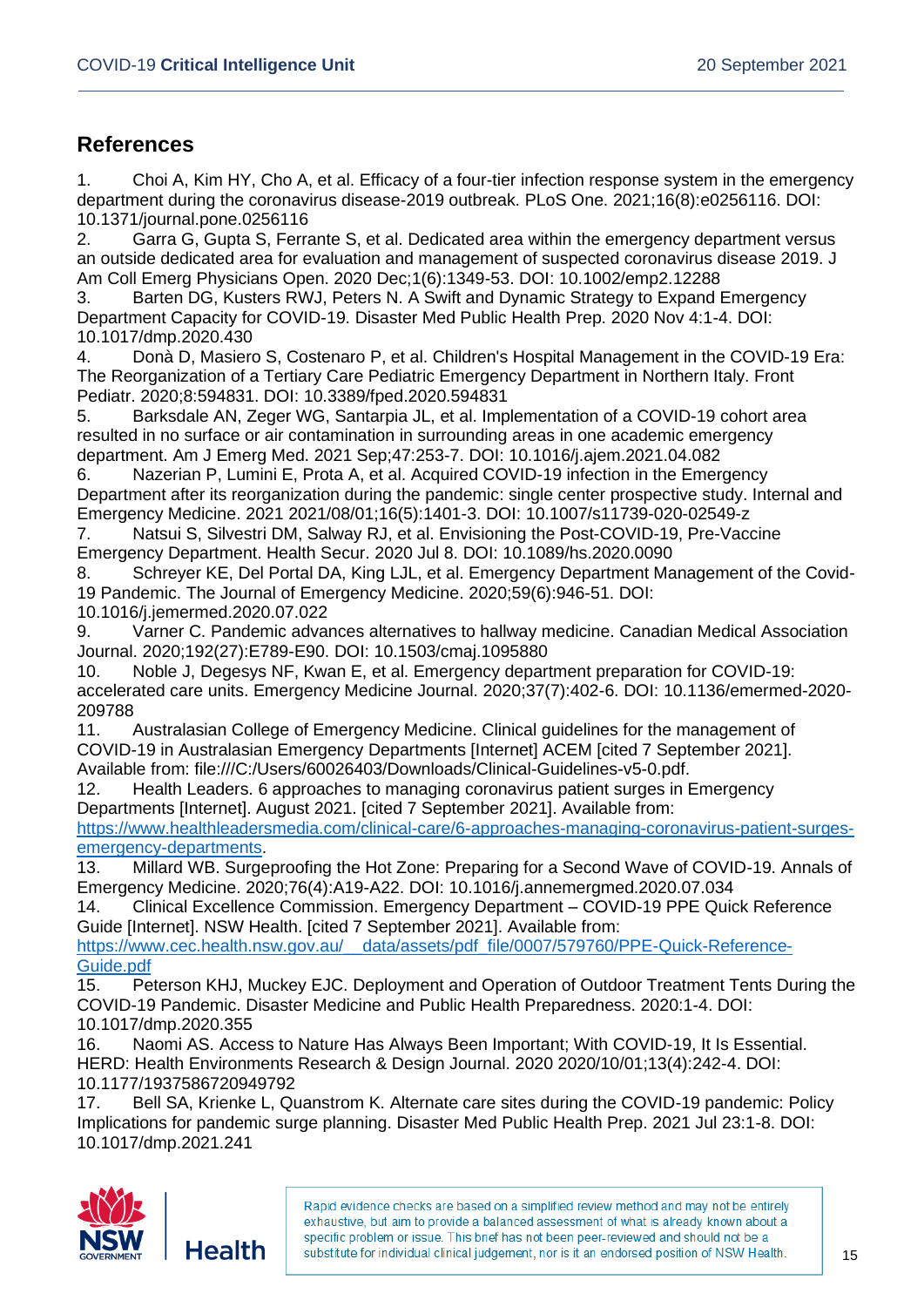18. Widianto, S. and Nangoy, F. Emergency tents erected outside Jakarta hospitals as virus cases surge [Internet}. Reuters. [cited 7 September 2021]. Available from:

[https://www.reuters.com/world/asia-pacific/indonesia-has-enough-oxygen-covid-19-patients-health](https://www.reuters.com/world/asia-pacific/indonesia-has-enough-oxygen-covid-19-patients-health-minister-2021-06-25/)[minister-2021-06-25/](https://www.reuters.com/world/asia-pacific/indonesia-has-enough-oxygen-covid-19-patients-health-minister-2021-06-25/)

19. NHS, Hospital trust transforms emergency department as part of COVID-19 response. [Internet]. NHS Trust April 2021. [cited 7 September 2021]. Available from:

[https://www.uhs.nhs.uk/AboutTheTrust/Newsandpublications/Latestnews/2020/April/Hospital-trust](https://www.uhs.nhs.uk/AboutTheTrust/Newsandpublications/Latestnews/2020/April/Hospital-trust-transforms-emergency-department-as-part-of-COVID-19-response.aspx)[transforms-emergency-department-as-part-of-COVID-19-response.aspx](https://www.uhs.nhs.uk/AboutTheTrust/Newsandpublications/Latestnews/2020/April/Hospital-trust-transforms-emergency-department-as-part-of-COVID-19-response.aspx) 

20. Zhang Q, Cheng S, Cheng Q. Experience summary of a COVID-19 designated community hospital and its operation model. Panminerva Med. 2020 Apr 14. DOI: 10.23736/s0031-0808.20.03908- 7

21. Fang D, Pan S, Li Z, et al. Large-scale public venues as medical emergency sites in disasters: lessons from COVID-19 and the use of Fangcang shelter hospitals in Wuhan, China. BMJ Glob Health. 2020 Jun;5(6). DOI: 10.1136/bmjgh-2020-002815

22. Chen Z, He S, Li F, et al. Mobile field hospitals, an effective way of dealing with COVID-19 in China: sharing our experience. Biosci Trends. 2020 Jul 17;14(3):212-4. DOI: 10.5582/bst.2020.01110 23. Shen B, Chen L, Zhang L, et al. Wuchang Fangcang Shelter Hospital: Practices, Experiences, and Lessons Learned in Controlling COVID-19. SN Compr Clin Med. 2020 Jul 4:1-6. DOI: 10.1007/s42399-020-00382-1

24. Li J, Yuan P, Heffernan J, et al. Fangcang shelter hospitals during the COVID-19 epidemic, Wuhan, China. Bull World Health Organ. 2020 Dec 1;98(12):830-41d. DOI: 10.2471/blt.20.258152 25. Robbins A, Beilman GJ, Amdahl B, et al. Transforming a Long-Term Acute Care Hospital into a COVID-19-Designated Hospital. Surg Infect (Larchmt). 2020 Nov;21(9):729-31. DOI: 10.1089/sur.2020.155

26. Zhang XB, Hu XJ, Zhai XW, et al. Strategies for children's hospital in response to COVID-19 pandemic: perspective and practice at a designated pediatric hospital in Shanghai, China. World J Pediatr. 2020 Dec;16(6):556-9. DOI: 10.1007/s12519-020-00394-w

27. Candel FJ, Canora J, Zapatero A, et al. Temporary hospitals in times of the COVID pandemic. An example and a practical view. Rev Esp Quimioter. 2021 Aug;34(4):280-8. DOI: 10.37201/req/041.2021

28. Sacchetto D, Raviolo M, Beltrando C, et al. COVID-19 Surge Capacity Solutions: Our Experience of Converting a Concert Hall into a Temporary Hospital for Mild and Moderate COVID-19 Patients. Disaster Medicine and Public Health Preparedness. 2020:1-4. DOI: 10.1017/dmp.2020.412 29. Spagnolello O, Rota S, Francesco Valoti O, et al. Bergamo Field Hospital Confronting COVID-19: Operating Instructions. Disaster Med Public Health Prep. 2020 Nov 19:1-3. DOI: 10.1017/dmp.2020.447

30. Danguy des Déserts M, Mathais Q, Morvan JB, et al. Outcomes of COVID-19-Related ARDS Patients Hospitalized in a Military Field Intensive Care Unit. Mil Med. 2021 Jul 1. DOI: 10.1093/milmed/usab268

31. de Val J, Sohal G, Sarwar A, et al. Investigating the challenges and opportunities for medicines management in an NHS field hospital during the COVID-19 pandemic. Eur J Hosp Pharm. 2021 Jan;28(1):10-5. DOI: 10.1136/ejhpharm-2020-002364

32. Louri NA, Alkhan JA, Isa HH, et al. Establishing a 130-Bed Field Intensive Care Unit to Prepare for COVID-19 in 7 Days in Bahrain Military Hospital. Disaster Med Public Health Prep. 2021 Feb;15(1):e34-e43. DOI: 10.1017/dmp.2020.297

33. Li Q, Wang L, Wang B, et al. The COVID-19-designated hospitals in China: preparing for public health emergencies. Emerg Microbes Infect. 2021 Dec;10(1):998-1001. DOI: 10.1080/22221751.2021.1931467

34. Hui J, Li H, Gao F, et al. Combating COVID-19 as a designated hospital: Experience from Shanghai, China. Glob Health Med. 2021 Apr 30;3(2):112-4. DOI: 10.35772/ghm.2020.01079 35. Ferguson C, Fletcher R, Ho P, et al. Should Australian states and territories have designated COVID hospitals in low community transmission? Case study for Western Australia. Aust Health Rev. 2020 Sep;44(5):728-32. DOI: 10.1071/ah20199

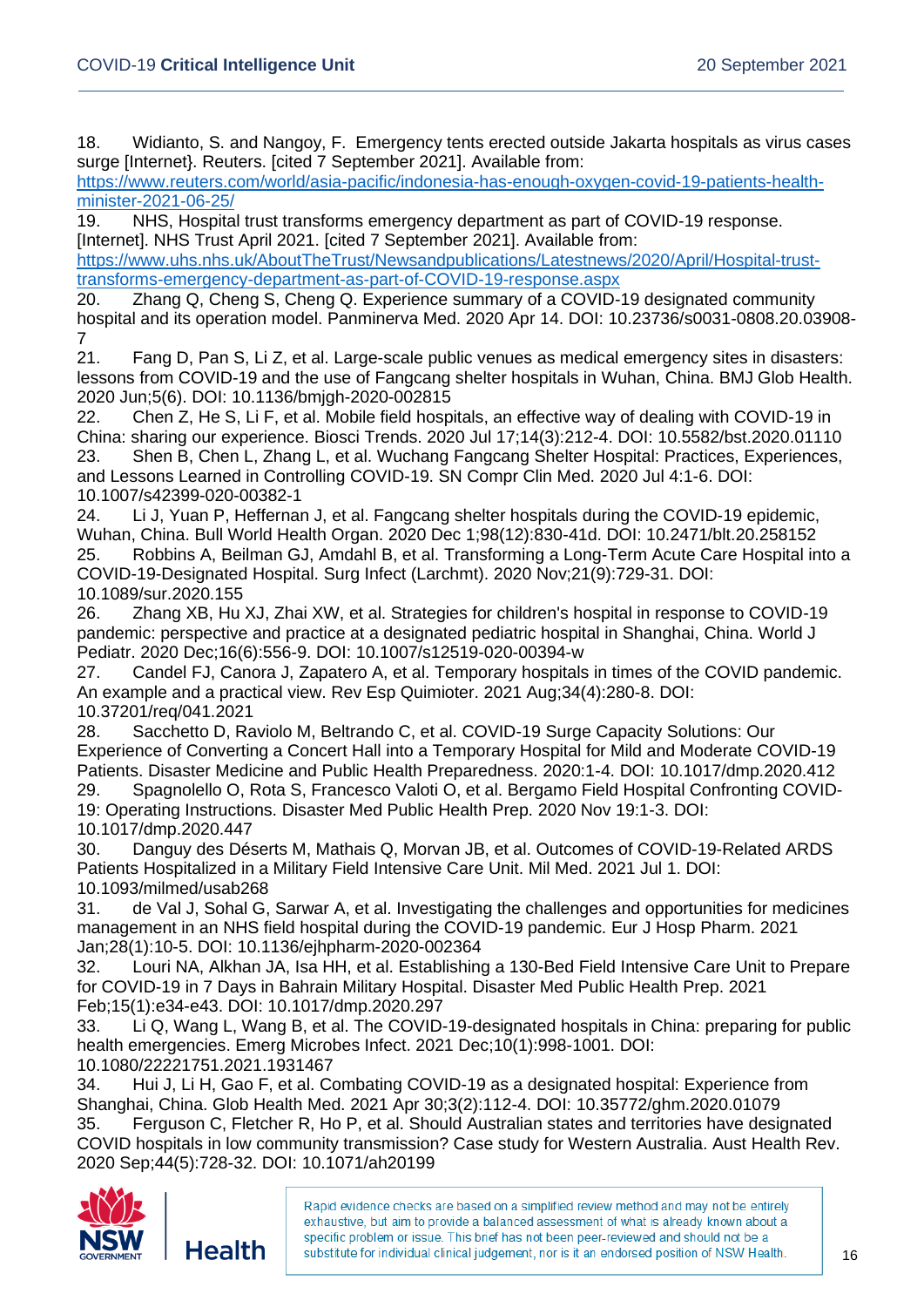36. World Health Organisation. Operational considerations for case management of COVID-19 in health facility and community, Interim Guide [Internet]. WHO, March 2020. [cited 7 September 2021]. Available from: [https://apps.who.int/iris/bitstream/handle/10665/331492/WHO-2019-nCoV-](https://apps.who.int/iris/bitstream/handle/10665/331492/WHO-2019-nCoV-HCF_operations-2020.1-eng.pdf)[HCF\\_operations-2020.1-eng.pdf.](https://apps.who.int/iris/bitstream/handle/10665/331492/WHO-2019-nCoV-HCF_operations-2020.1-eng.pdf)

37. Jacinta I‐Pei Chen, Khin Chaw Ko, Amelia Yamato Leow Mei‐li, Jason CH Yap & Jeremy Lim. (2021). COVID‐19 health system response monitor: Singapore. World Health Organization. Regional Office for South-East Asia. [https://apps.who.int/iris/handle/10665/341403.](https://apps.who.int/iris/handle/10665/341403) License: CC BY-NC-SA 3.0 IGO.

38. Tokumoto A, Akaba H, Oshitani H, Jindai K, Wada K. et al. (2020). COVID-19 Health system response monitor: Japan. World Health Organization. Regional Office for South-East Asia. [https://apps.who.int/iris/handle/10665/338399.](https://apps.who.int/iris/handle/10665/338399) License: CC BY-NC-SA 3.0 IGO.

39. NSW Health, COVID-19 surge capacity management: Adapting and commissioning clinical spaces [Internet]. NSW Government, April 2020. [cited 7 September 2021]. Available from: [https://www.health.nsw.gov.au/Infectious/covid-19/communities-of-practice/Pages/surge](https://www.health.nsw.gov.au/Infectious/covid-19/communities-of-practice/Pages/surge-management.aspx)[management.aspx](https://www.health.nsw.gov.au/Infectious/covid-19/communities-of-practice/Pages/surge-management.aspx)

40. Edwards JA, Breitman I, Kovatch I, et al. Lessons Learned at a COVID-19 designated hospital. Am J Surg. 2021 Jan;221(1):62-4. DOI: 10.1016/j.amjsurg.2020.07.029

41. Chua WLT, Quah LJJ, Shen Y, et al. Emergency department 'outbreak rostering' to meet challenges of COVID-19. Emerg Med J. 2020 Jul;37(7):407-10. DOI: 10.1136/emermed-2020-209614 42. Au BW, Tranquilino R, Apswoude G, et al. Implementing a pandemic roster in a specialty emergency department: Challenges and benefits. Emerg Med Australas. 2021 Jan 18. DOI: 10.1111/1742-6723.13732

43. Lee MO, Ribeira R, Fang A, et al. Protecting the emergency physician workforce during the coronavirus disease 2019 pandemic through precision scheduling at an academic tertiary care trauma center. J Am Coll Emerg Physicians Open. 2021 Feb;2(1):e12221. DOI: 10.1002/emp2.12221

44. Sangal RB, Venkatesh AK, Kinsman J, et al. Simulating approaches to emergency department pandemic physician staffing during COVID-19. Am J Disaster Med. 2021 Spring;16(2):85-93. DOI: 10.5055/ajdm.2021.0391

45. Low TY, Mathews I, Lau JW-L, et al. Close air support: enhancing emergency care in the COVID-19 pandemic. Emergency Medicine Journal. 2020;37(10):642-3. DOI: 10.1136/emermed-2020- 210148

46. Quah LJJ, Tan BKK, Fua T-P, et al. Reorganising the emergency department to manage the COVID-19 outbreak. International Journal of Emergency Medicine. 2020 2020/06/17;13(1):32. DOI: 10.1186/s12245-020-00294-w

47. Hauck KD, Hochman KA, Pochapin MB, et al. The COVID-19 Army: Experiences From the Deployment of Non-Hospitalist Physician Volunteers During the COVID-19 Pandemic. Disaster Med Public Health Prep. 2021 Apr 6:1-5. DOI: 10.1017/dmp.2021.109

48. Jensen RD, Bie M, Gundsø AP, et al. Preparing an orthopedic department for COVID-19. Acta orthopaedica. 2020;91(6):644-9. DOI: 10.1080/17453674.2020.1817305

49. Fraymovich S, Levine DA, Platt SL. A Blueprint for Pediatric Emergency Resource Reallocation During the COVID-19 Pandemic: An NYC Hospital Experience. Pediatr Emerg Care. 2020 Sep;36(9):452-4. DOI: 10.1097/pec.0000000000002203

50. Klasen JM, Meienberg A, Nickel C, et al. SWAB team instead of SWAT team: Medical students as a frontline force during the COVID-19 pandemic. Med Educ. 2020 Sep;54(9):860. DOI: 10.1111/medu.14224

51. Kurtzman JT, Moran GW, Anderson CB, et al. A Novel and Successful Model for Redeploying Urologists to Establish a Closed Intensive Care Unit within the Emergency Department during the COVID-19 Crisis. Journal of Urology. 2020;204(5):901-2. DOI: doi:10.1097/JU.0000000000001188 52. Oakley C, Pascoe C, Balthazor D, et al. Assembly Line ICU: what the Long Shops taught us about managing surge capacity for COVID-19. BMJ Open Quality. 2020;9(4):e001117. DOI: 10.1136/bmjoq-2020-001117

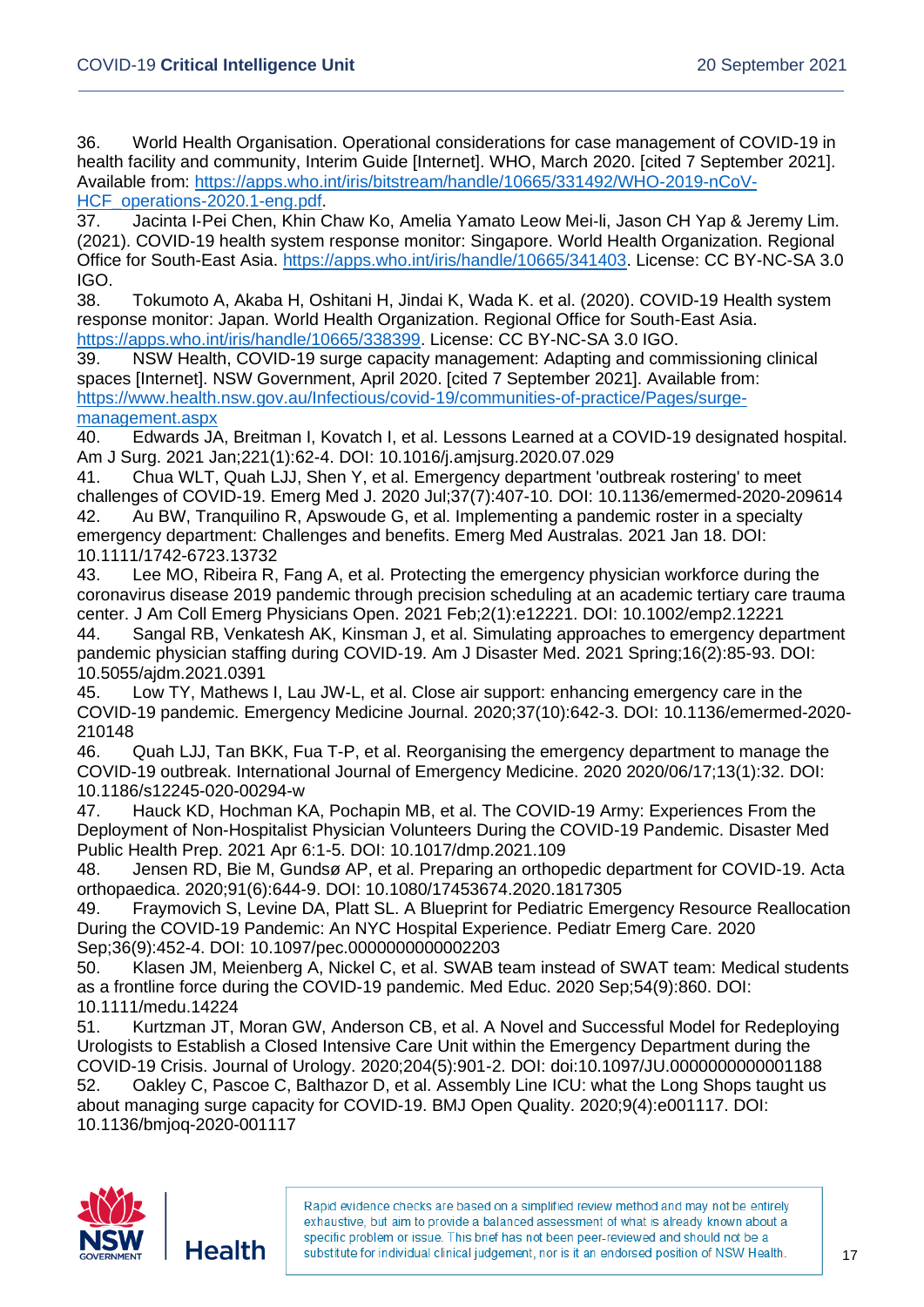53. Ferrara F, Galmarini V, Tosco P, et al. Redeployment of specialist surgeons in the COVID-19 pandemic in a general hospital: critical issues and suggestions. Acta bio-medica : Atenei Parmensis. 2021;92(2):e2021172-e. DOI: 10.23750/abm.v92i2.10921

54. Patterson B, Marks M, Martinez-Garcia G, et al. A novel cohorting and isolation strategy for suspected COVID-19 cases during a pandemic. J Hosp Infect. 2020 Aug;105(4):632-7. DOI: 10.1016/j.jhin.2020.05.035

55. Australasian College of Emergency Medicine. Department Design Layout [Internet] ACEM [cited 24 August 2021]. Available from: [https://acem.org.au/Content-Sources/Advancing-Emergency-](https://acem.org.au/Content-Sources/Advancing-Emergency-Medicine/COVID-19/Resources/Clinical-Guidelines/Emergency-Department-Design-LayoutEmergency)[Medicine/COVID-19/Resources/Clinical-Guidelines/Emergency-Department-Design-LayoutEmergency.](https://acem.org.au/Content-Sources/Advancing-Emergency-Medicine/COVID-19/Resources/Clinical-Guidelines/Emergency-Department-Design-LayoutEmergency)

56. American College of Emergency Physicians. Infection Prevention and Control Recommendations for Patient Arrival and Triage [Internet]. ACEP. [cited 24 August 2021]. Available from: [https://www.acep.org/corona/covid-19-field-guide/triage/infection-prevention-and-control](https://www.acep.org/corona/covid-19-field-guide/triage/infection-prevention-and-control-recommendations-for-patient-arrival-and-triage/)[recommendations-for-patient-arrival-and-triage/](https://www.acep.org/corona/covid-19-field-guide/triage/infection-prevention-and-control-recommendations-for-patient-arrival-and-triage/)

57. Kedar E, Scott R, Soule DM, et al. COVID-19 in a rural health system in New York - case series and an approach to management. Rural Remote Health. 2021 Jul;21(3):6464. DOI: 10.22605/RRH6464

58. Michelson KA, Rees CA, Sarathy J, et al. Inter-Region Transfers for Pandemic Surges. Clin Infect Dis. 2020 Oct 10. DOI: 10.1093/cid/ciaa1549

59. Dhake SS, Folk J, Haag A, et al. COVID-19 hospital designation: Effect on emergency department patient self-selection and volume. Journal of Hospital Administration. 2020;9:14.

60. Assistant Secretary for Preparedness and Response. Designated COVID-19 Hospitals: Case Studies and Lessons Learned [Internet]. ASPR. [cited 24 August 2021]. Available from: <https://files.asprtracie.hhs.gov/documents/designated-covid-19-hospitals-lessons-learned.pdf>

61. Eastwood K, Morgans A, Smith K, et al. Secondary triage in prehospital emergency ambulance services: a systematic review. Emergency Medicine Journal. 2015;32(6):486. DOI: 10.1136/emermed-2013-203120

62. Ward MM, Jaana M, Natafgi N. Systematic review of telemedicine applications in emergency rooms. Int J Med Inform. 2015 Sep;84(9):601-16. DOI: 10.1016/j.ijmedinf.2015.05.009

63. Flores-Mateo G, Violan-Fors C, Carrillo-Santisteve P, et al. Effectiveness of organizational interventions to reduce emergency department utilization: a systematic review. PLoS One. 2012;7(5):e35903. DOI: 10.1371/journal.pone.0035903

64. Morley C, Unwin M, Peterson GM, et al. Emergency department crowding: A systematic review of causes, consequences and solutions. PLoS One. 2018;13(8):e0203316. DOI: 10.1371/journal.pone.0203316

65. Hong M, Thind A, Zaric GS, et al. The impact of improved access to after-hours primary care on emergency department and primary care utilization: A systematic review. Health Policy. 2020 May 27. DOI: 10.1016/j.healthpol.2020.05.015

66. Kirkland SW, Soleimani A, Rowe BH, et al. A systematic review examining the impact of redirecting low-acuity patients seeking emergency department care: is the juice worth the squeeze? Emerg Med J. 2019 Feb;36(2):97-106. DOI: 10.1136/emermed-2017-207045

67. Li M, Vanberkel P, Carter AJE. A review on ambulance offload delay literature. Health Care Management Science. 2019 2019/12/01;22(4):658-75. DOI: 10.1007/s10729-018-9450-x

68. Delgado MK, Meng LJ, Mercer MP, et al. Reducing ambulance diversion at hospital and regional levels: systemic review of insights from simulation models. West J Emerg Med. 2013 Sep;14(5):489-98. DOI: 10.5811/westjem.2013.3.12788

69. Dufour I, Chouinard MC, Dubuc N, et al. Factors associated with frequent use of emergencydepartment services in a geriatric population: a systematic review. BMC Geriatr. 2019 Jul 5;19(1):185. DOI: 10.1186/s12877-019-1197-9

70. Mohiuddin S, Busby J, Savović J, et al. Patient flow within UK emergency departments: a systematic review of the use of computer simulation modelling methods. BMJ Open. 2017 May 9;7(5):e015007. DOI: 10.1136/bmjopen-2016-015007

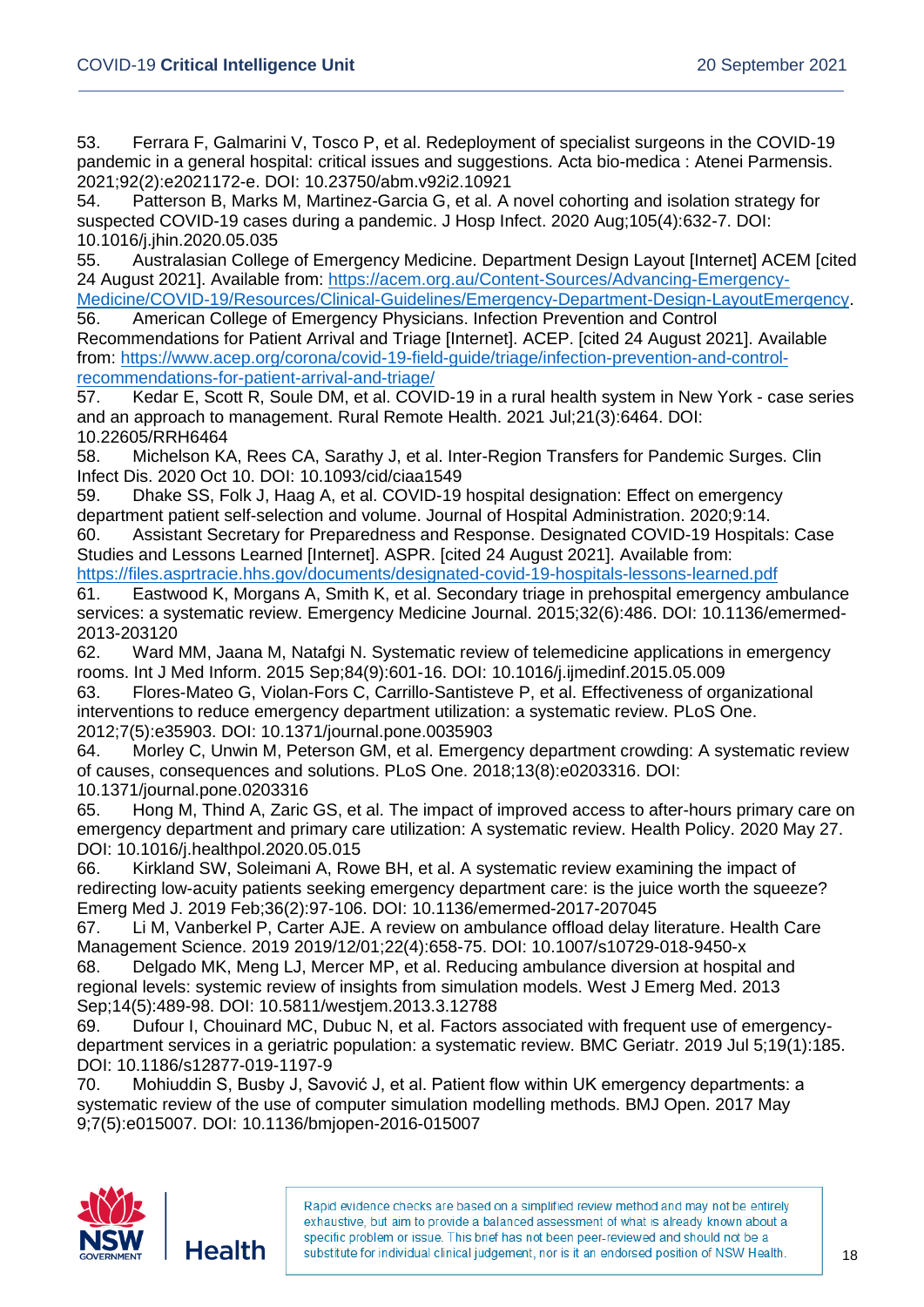71. Ortíz-Barrios MA, Alfaro-Saíz JJ. Methodological Approaches to Support Process Improvement in Emergency Departments: A Systematic Review. Int J Environ Res Public Health. 2020 Apr 13;17(8). DOI: 10.3390/ijerph17082664

72. Kreindler SA, Cui Y, Metge CJ, et al. Patient characteristics associated with longer emergency department stay: a rapid review. Emerg Med J. 2016 Mar;33(3):194-9. DOI: 10.1136/emermed-2015- 204913

73. Liu Y, Kong Q, Yuan S, et al. Factors influencing choice of health system access level in China: A systematic review. PLoS One. 2018;13(8):e0201887. DOI: 10.1371/journal.pone.0201887

74. Dehghani M, Moftian N, Rezaei-Hachesu P, et al. A Step-by-Step Framework on Discrete Events Simulation in Emergency Department; A Systematic Review. Bull Emerg Trauma. 2017 Apr;5(2):79-89.

75. Bullard MJ, Villa-Roel C, Guo X, et al. The role of a rapid assessment zone/pod on reducing overcrowding in emergency departments: a systematic review. Emerg Med J. 2012 May;29(5):372-8. DOI: 10.1136/emj.2010.103598

76. Elder E, Johnston AN, Crilly J. Review article: systematic review of three key strategies designed to improve patient flow through the emergency department. Emerg Med Australas. 2015 Oct;27(5):394-404. DOI: 10.1111/1742-6723.12446

77. Chan SS, Cheung NK, Graham CA, et al. Strategies and solutions to alleviate access block and overcrowding in emergency departments. Hong Kong Med J. 2015 Aug;21(4):345-52. DOI: 10.12809/hkmj144399

78. Galipeau J, Pussegoda K, Stevens A, et al. Effectiveness and safety of short-stay units in the emergency department: a systematic review. Acad Emerg Med. 2015 Aug;22(8):893-907. DOI: 10.1111/acem.12730

79. Beckerleg W, Wooller K, Hasimjia D. Interventions to reduce emergency department consultation time: A systematic review of the literature. Cjem. 2020 Jan;22(1):56-64. DOI: 10.1017/cem.2019.435

80. Ferreira GE, Traeger AC, Maher CG. Review article: A scoping review of physiotherapists in the adult emergency department. Emerg Med Australas. 2019 Feb;31(1):43-57. DOI: 10.1111/1742- 6723.12987

81. Gonçalves-Bradley D, Khangura JK, Flodgren G, et al. Primary care professionals providing non-urgent care in hospital emergency departments. Cochrane Database Syst Rev. 2018 Feb 13;2(2):Cd002097. DOI: 10.1002/14651858.CD002097.pub4

82. Khangura JK, Flodgren G, Perera R, et al. Primary care professionals providing non-urgent care in hospital emergency departments. Cochrane Database of Systematic Reviews. 2012 (11). DOI: 10.1002/14651858.CD002097.pub3

83. Abdulwahid MA, Booth A, Kuczawski M, et al. The impact of senior doctor assessment at triage on emergency department performance measures: systematic review and meta-analysis of comparative studies. Emerg Med J. 2016 Jul;33(7):504-13. DOI: 10.1136/emermed-2014-204388

84. Rowe BH, Guo X, Villa-Roel C, et al. The role of triage liaison physicians on mitigating overcrowding in emergency departments: a systematic review. Acad Emerg Med. 2011 Feb;18(2):111- 20. DOI: 10.1111/j.1553-2712.2010.00984.x

85. Benabbas R, Shah R, Zonnoor B, et al. Impact of triage liaison provider on emergency department throughput: A systematic review and meta-analysis. Am J Emerg Med. 2020 May 3. DOI: 10.1016/j.ajem.2020.04.068

86. Ming T, Lai A, Lau PM. Can Team Triage Improve Patient Flow in the Emergency Department? A Systematic Review and Meta-Analysis. Adv Emerg Nurs J. 2016 Jul-Sep;38(3):233-50. DOI: 10.1097/tme.0000000000000113

87. Oredsson S, Jonsson H, Rognes J, et al. A systematic review of triage-related interventions to improve patient flow in emergency departments. Scand J Trauma Resusc Emerg Med. 2011 Jul 19;19:43. DOI: 10.1186/1757-7241-19-43

88. Yarmohammadian MH, Rezaei F, Haghshenas A, et al. Overcrowding in emergency departments: A review of strategies to decrease future challenges. J Res Med Sci. 2017;22:23. DOI: 10.4103/1735-1995.200277